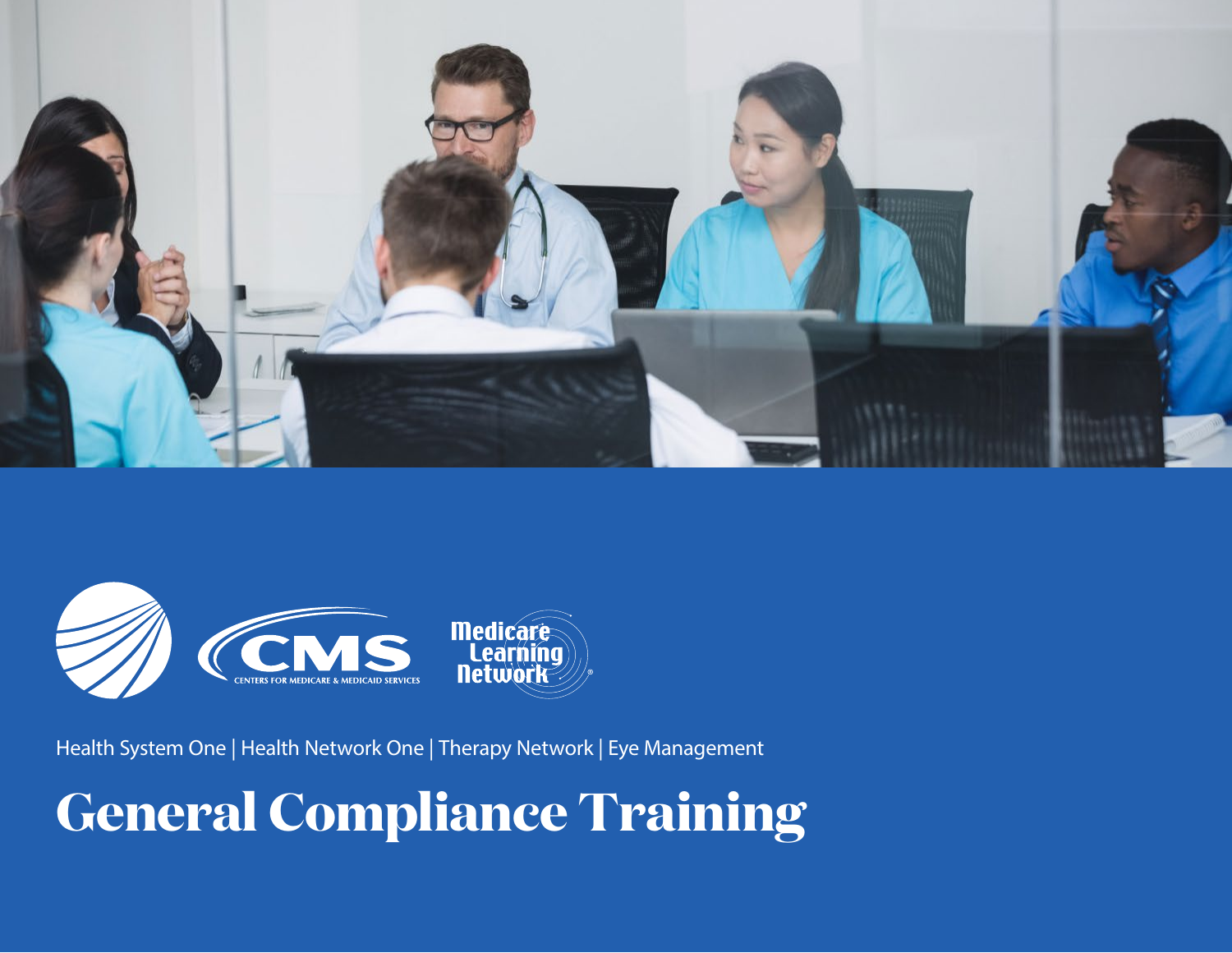# **Compliance Program Training Objective**

The information provided in this presentation is based on the "Medicare Parts C and D General Compliance Training Web-Based Training course" brought to you by the Medicare Learning Network®, a registered trademark of the U.S. Department of Health & Human Services (HHS).

– Additional compliance training points and company specific information are included in this training.

### – **The concepts explained in this presentation also apply to Medicaid.**

– Any difference in state policies for Medicaid are provided in the presentation for your reference.

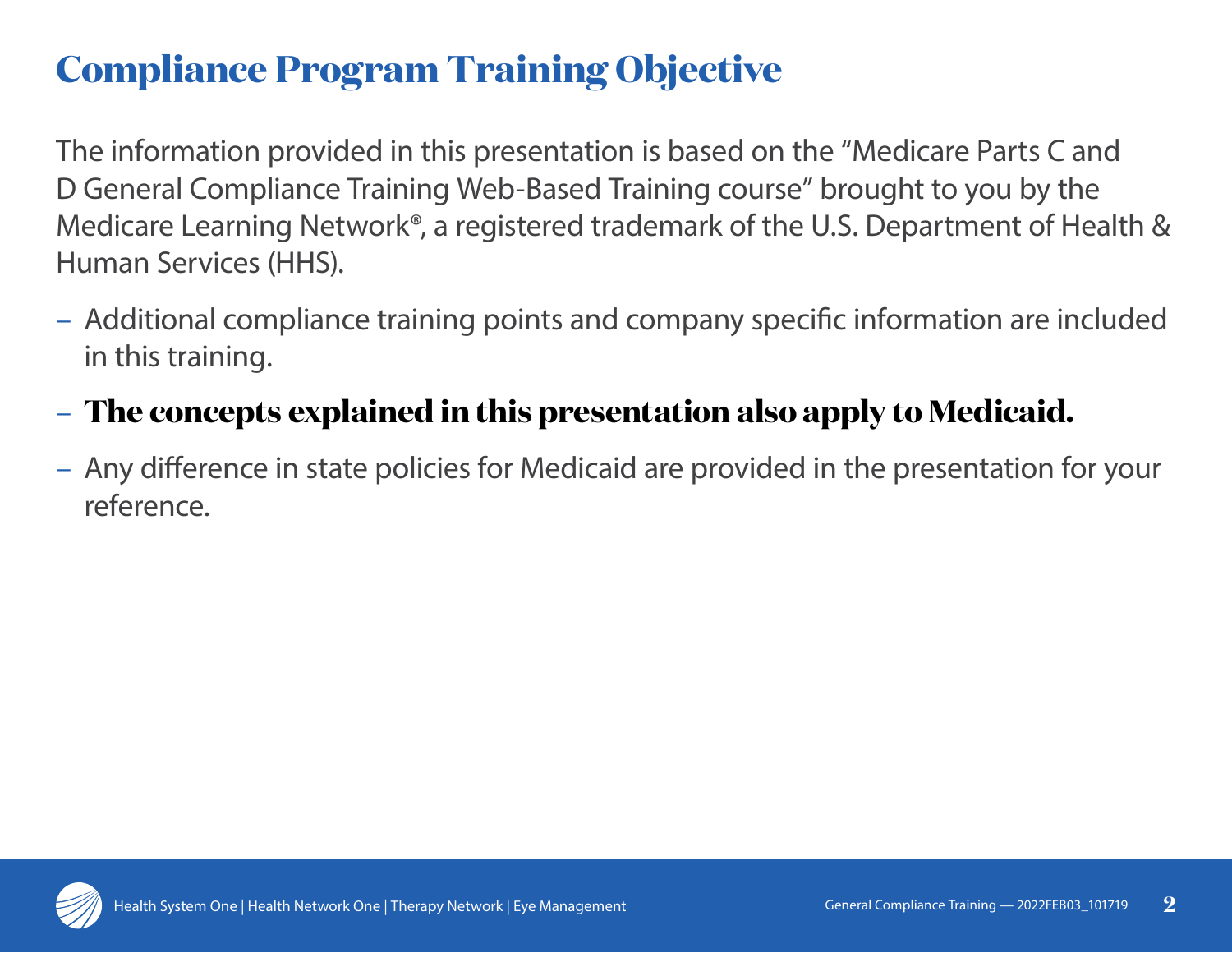# **Compliance Program Training Objective**

#### **The organization provides this compliance training that includes:**

- A review of policies/procedures related to Fraud, Waste, and Abuse (FWA) and general compliance items
- An overview of the organization's Standards/ Code of Conduct
- The Compliance Officer's role and responsibilities
- Reinforce the effectives lines of communication to report real or suspected non compliance and Fraud, Waste and Abuse (FWA).
- Review disciplinary/corrective actions for non compliance issues
- Internal monitoring and procedures for responding promptly (through corrective measures) to detected offenses.
- Describe the responsibilities of employees and First tier, downstream and related entities (FDRs)
- Review of Federal and local laws applicable to the Health care industry.

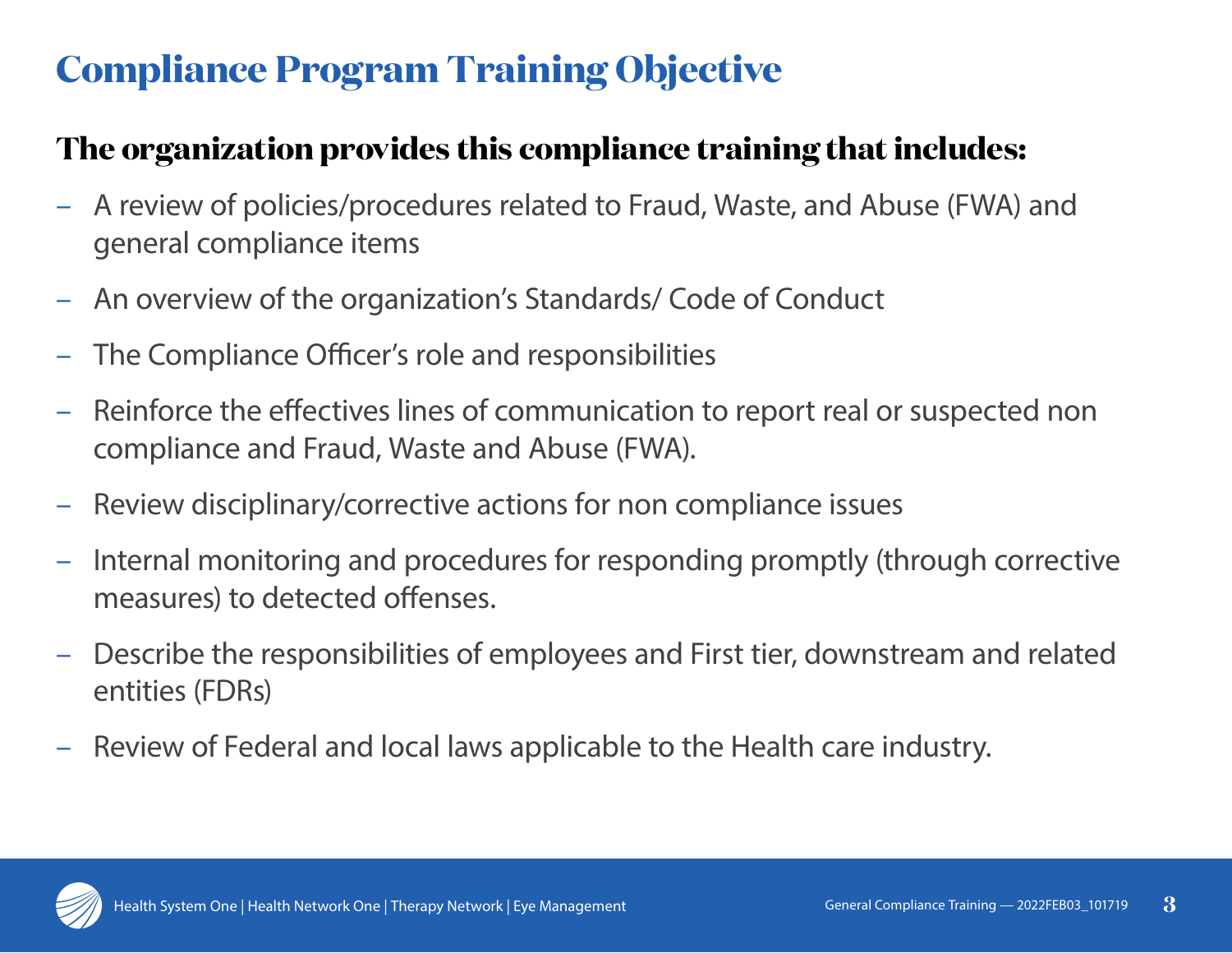### **Medicare Compliance**

CMS requires Medicare Plans and their Contractors (which include HS1, HN1, EMI, EMPR, TNPR, TNNJ, TNGA) to implement an effective compliance program that:

- **Articulates and demonstrates** the organization's commitment to legal and ethical conduct.
- Provides guidance on **how to handle compliance questions** and concerns
- Provide guidance on **how to identify and report** compliance violations

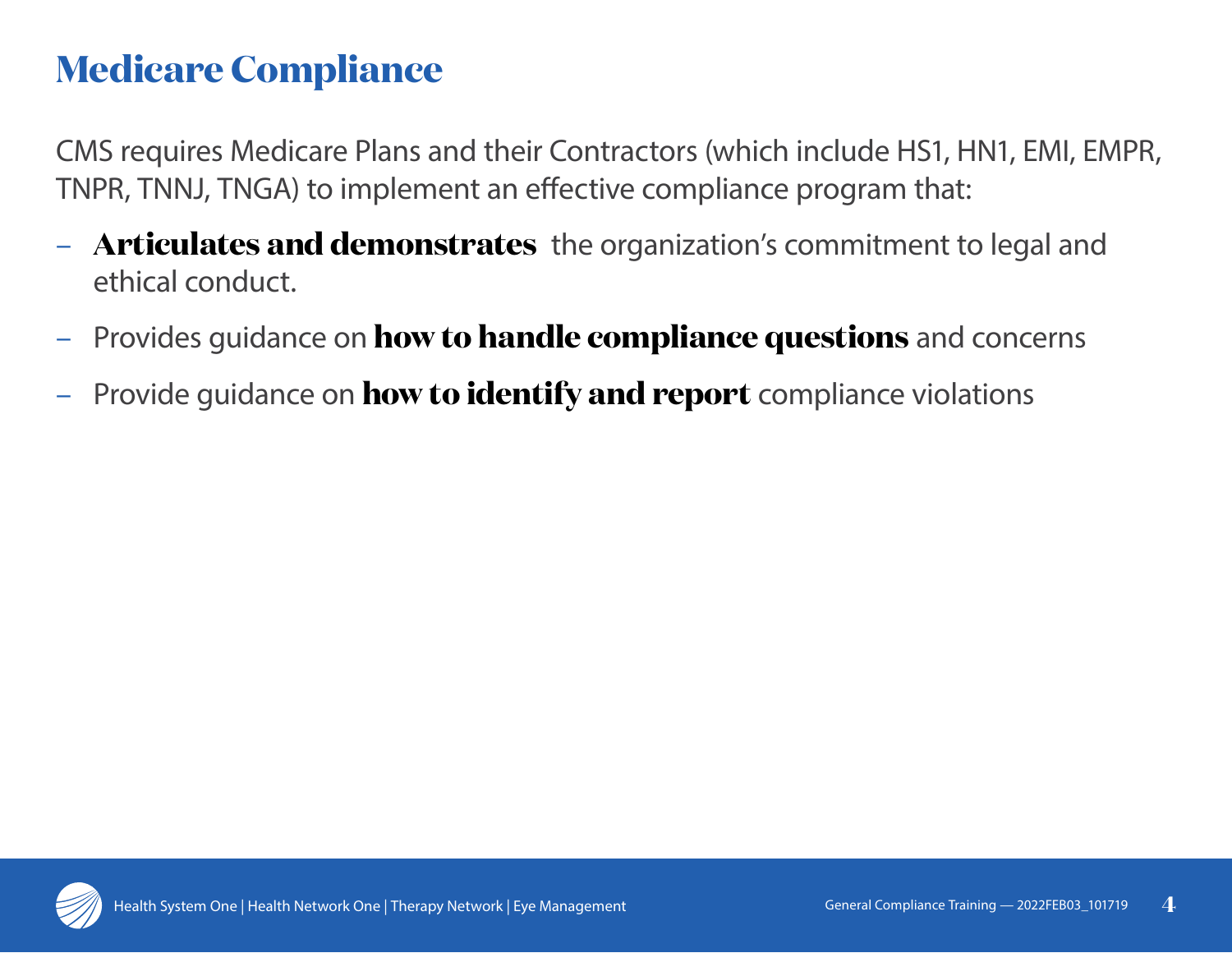# **Compliance**

### **What is compliance?**

- Is the act to abide by guidelines, laws and requirements.
- Compliance is everyone's Responsibility

### **What makes it so important?**

- Our Organization operates in a highly regulated industry
- Compliance is part of our company values
- Complying ensures that access to care services are conducted adequately

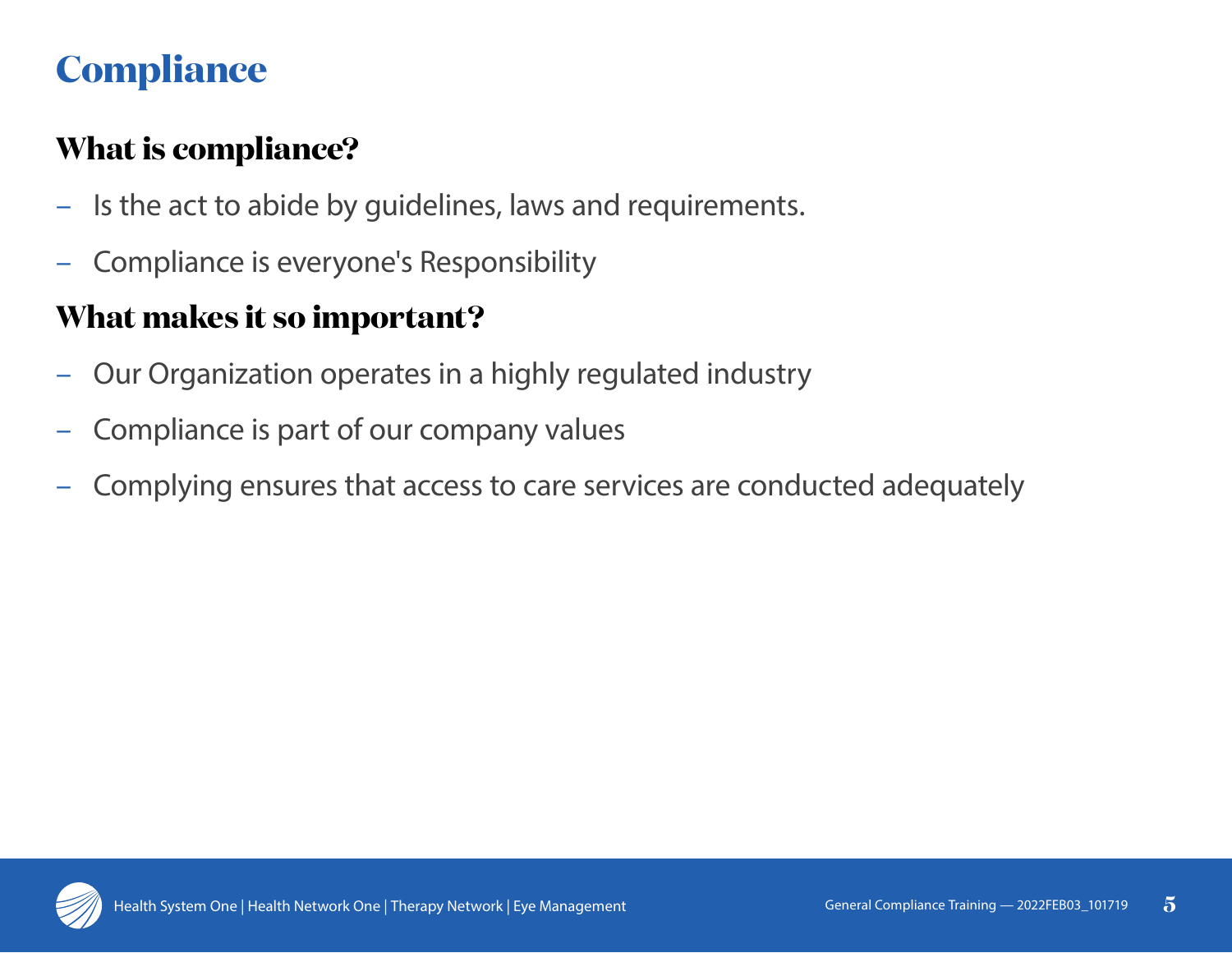### **Compliance Program Requirement**

The Centers for Medicare & Medicaid Services (CMS) requires Sponsors to implement and maintain an effective compliance program for its Medicare Parts C and D plans. An effective compliance program should:

- Articulate and demonstrate an organization's commitment to legal and ethical conduct;
- Provide guidance on how to handle compliance questions and concerns; and
- Provide guidance on how to identify and report compliance violations.

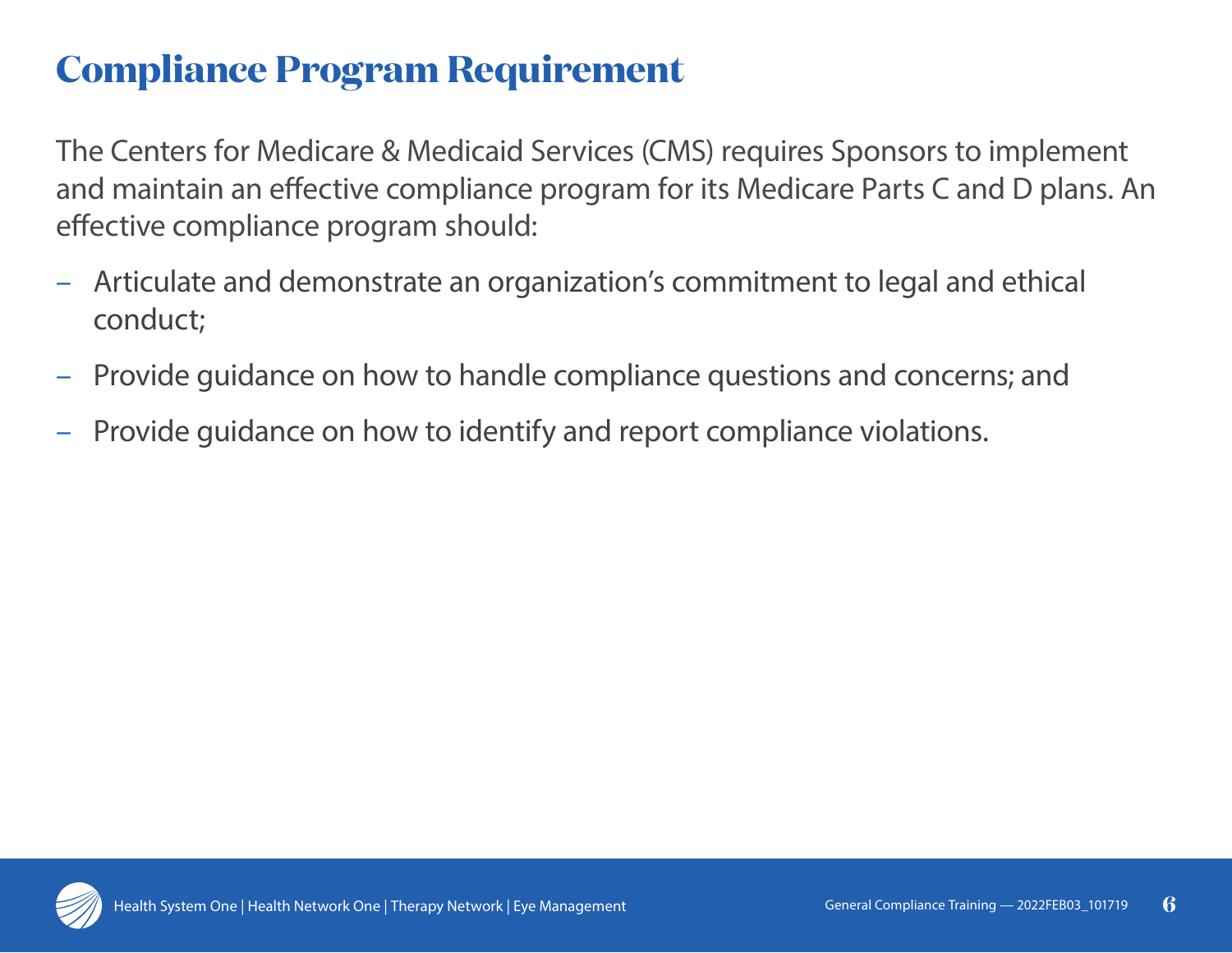# **Benefits of a Compliance Program**

- Identify the Laws and Regulations that affect our business
- Define and articulate our corporate culture
- State our commitment to all legal and ethical requirements
- Educate staff on regulatory requirements and the potential pitfalls of non-compliance
- Promote a collaborative workplace environment



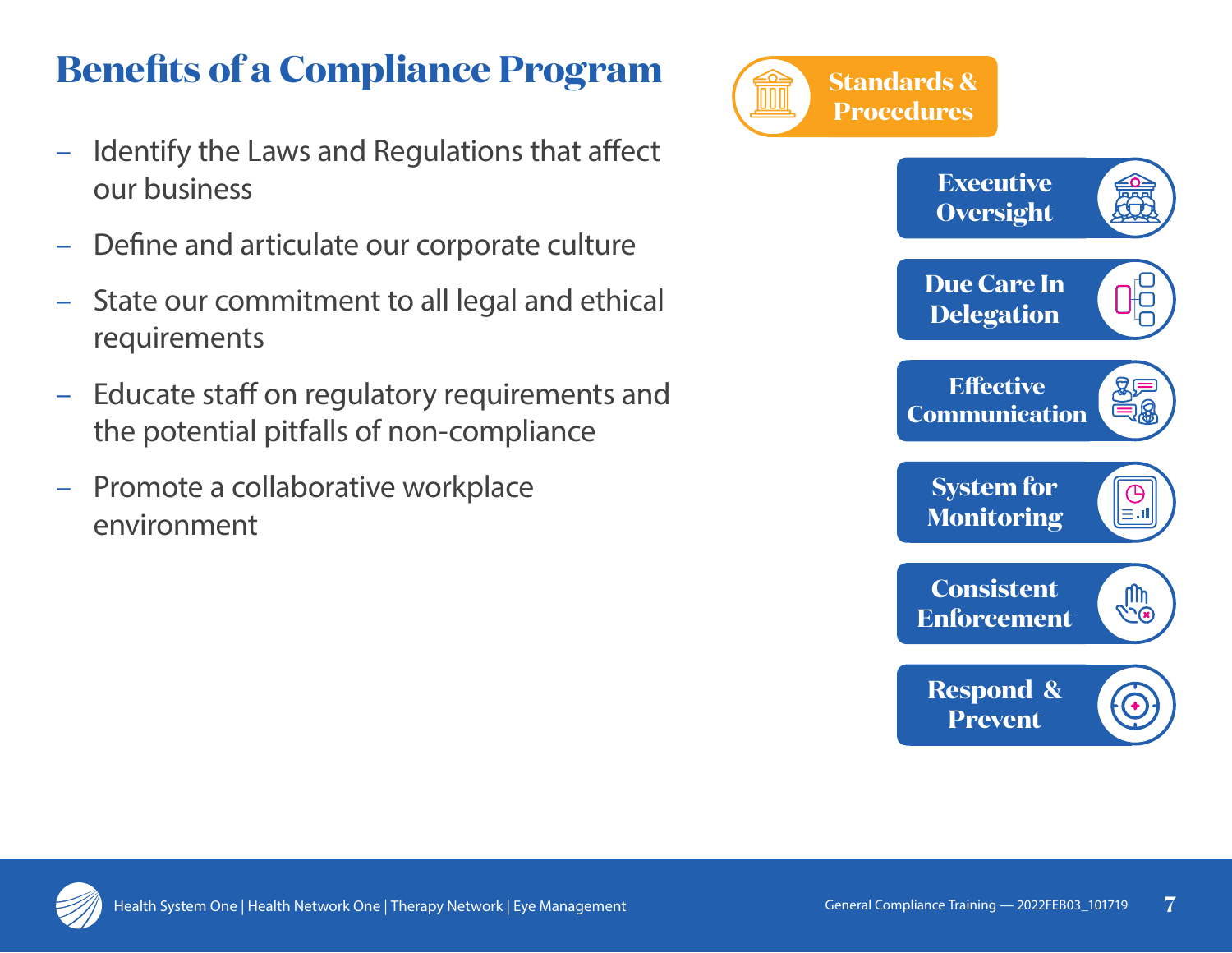# **Compliance Program – What is my role?**

### **How do you support our Compliance Program?**

- **Reading** the Policies, Procedures and Code of Conduct & Ethics;
- **Recognizing** and Supporting the Compliance Officer and Compliance Committee;
- Completing all Regulatory **Training** on time
- Using our Effective Lines of **Communication** to report compliance situations
- **Collaborating** in compliance investigations and audits
- Immediately **reporting** compliance issues.

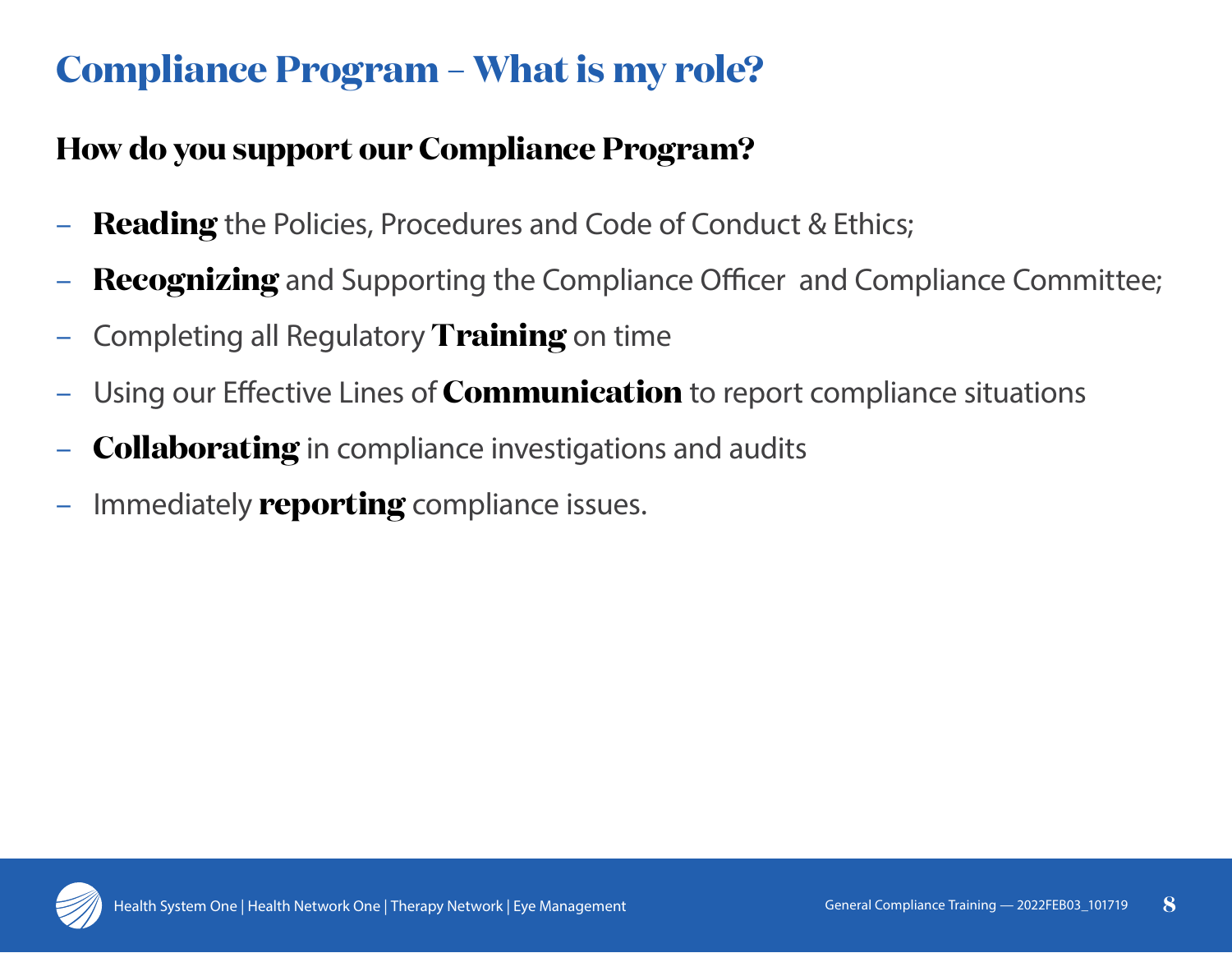### **What is an Effective Compliance Program?**

An effective compliance program fosters a culture of compliance within an organization and, at a minimum:

- **Prevents, detects, and corrects** non-compliance;
- Is **fully implemented** and is tailored to an organization's unique operations and circumstances;
- Has adequate **resources**;
- **Promotes** the organization's Standards of Conduct; and
- Establishes clear **lines of communication** for reporting non-compliance.

It **must**, at a minimum, **include the SEVEN core** compliance program requirements.

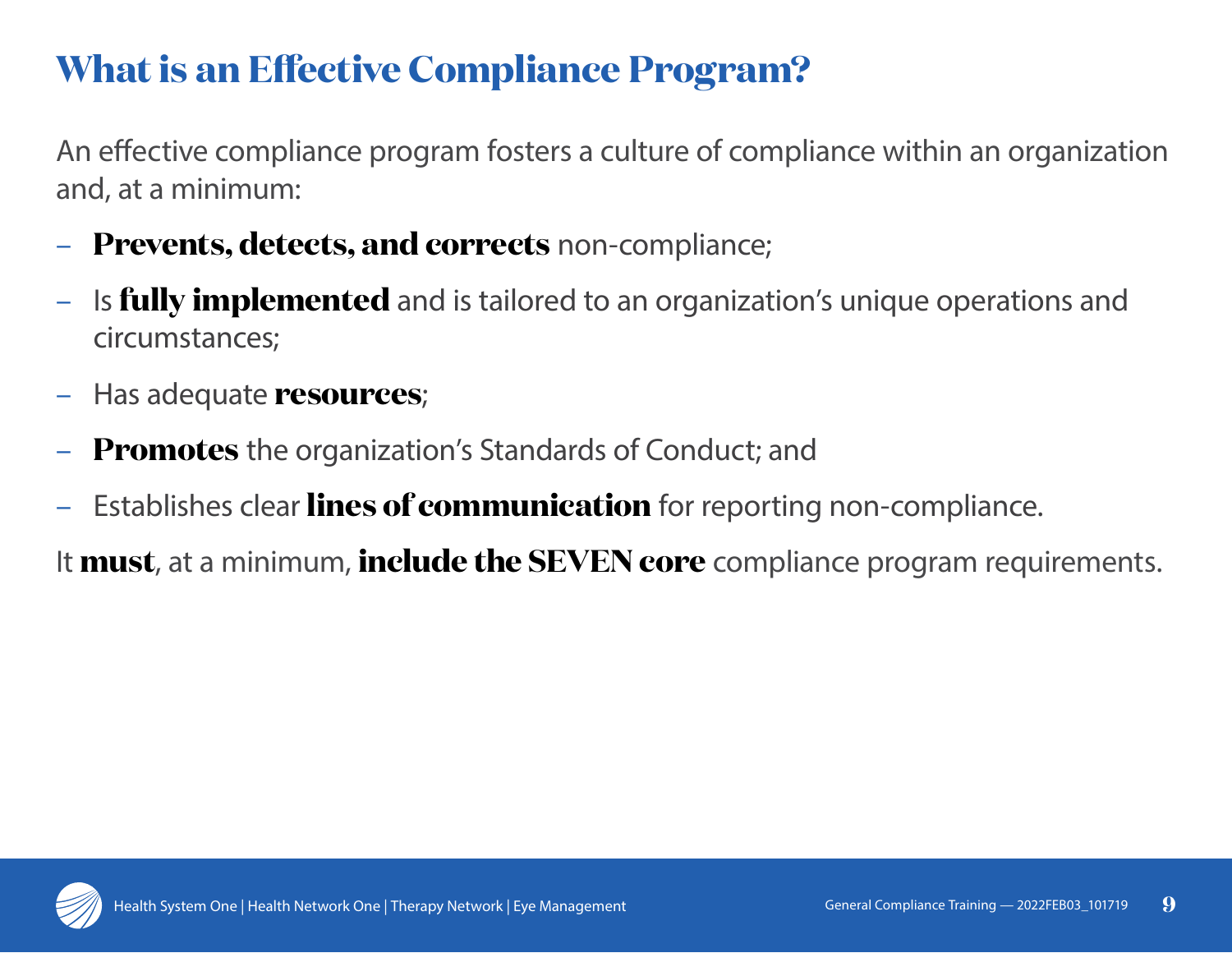# **7 Elements of an Effective Compliance Program**

- **1.** Written Policies, Procedures and Standard of Conduct
- **2.** Compliance Officer, Compliance Committee and High Level Oversight
- **3.** Effective Training and Education
- **4.** Effective Lines of Communication
- **5.** Well Publicized disciplinary standards
- **6.** Routine Monitoring and Identification of Compliance Risks
- **7.** Prompt Response to Compliance Issues

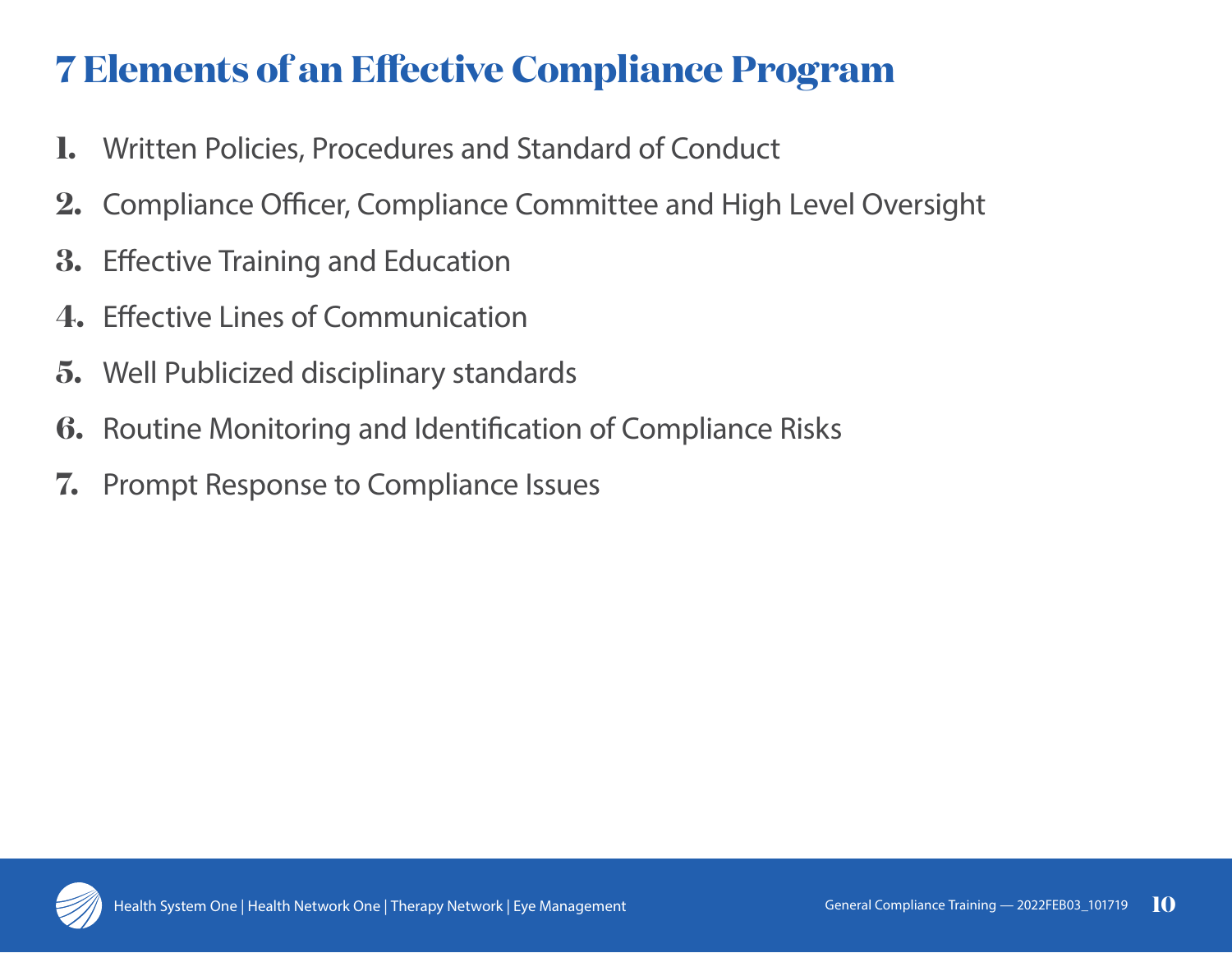### **Seven Core Compliance Program Requirements**

CMS requires that an effective compliance program must include seven core requirements:

### **1) Written Policies, Procedures, and Standards of Conduct**

These articulate the Sponsor's commitment to comply with all applicable Federal and State standards and describe compliance expectations according to the Standards of Conduct.

### **2) Compliance Officer, Compliance Committee, and High-Level Oversight**

The Sponsor must designate a compliance officer and a compliance committee that will be accountable and responsible for the activities and status of the compliance program, including issues identified, investigated, and resolved by the compliance program. The Sponsor's senior management and governing body must be engaged and exercise reasonable oversight of the Sponsor's compliance program.

### **3) Effective Training and Education**

This covers the elements of the compliance plan as well as prevention, detection, and reporting of FWA. This training and education should be tailored to the different responsibilities and job functions of employees.

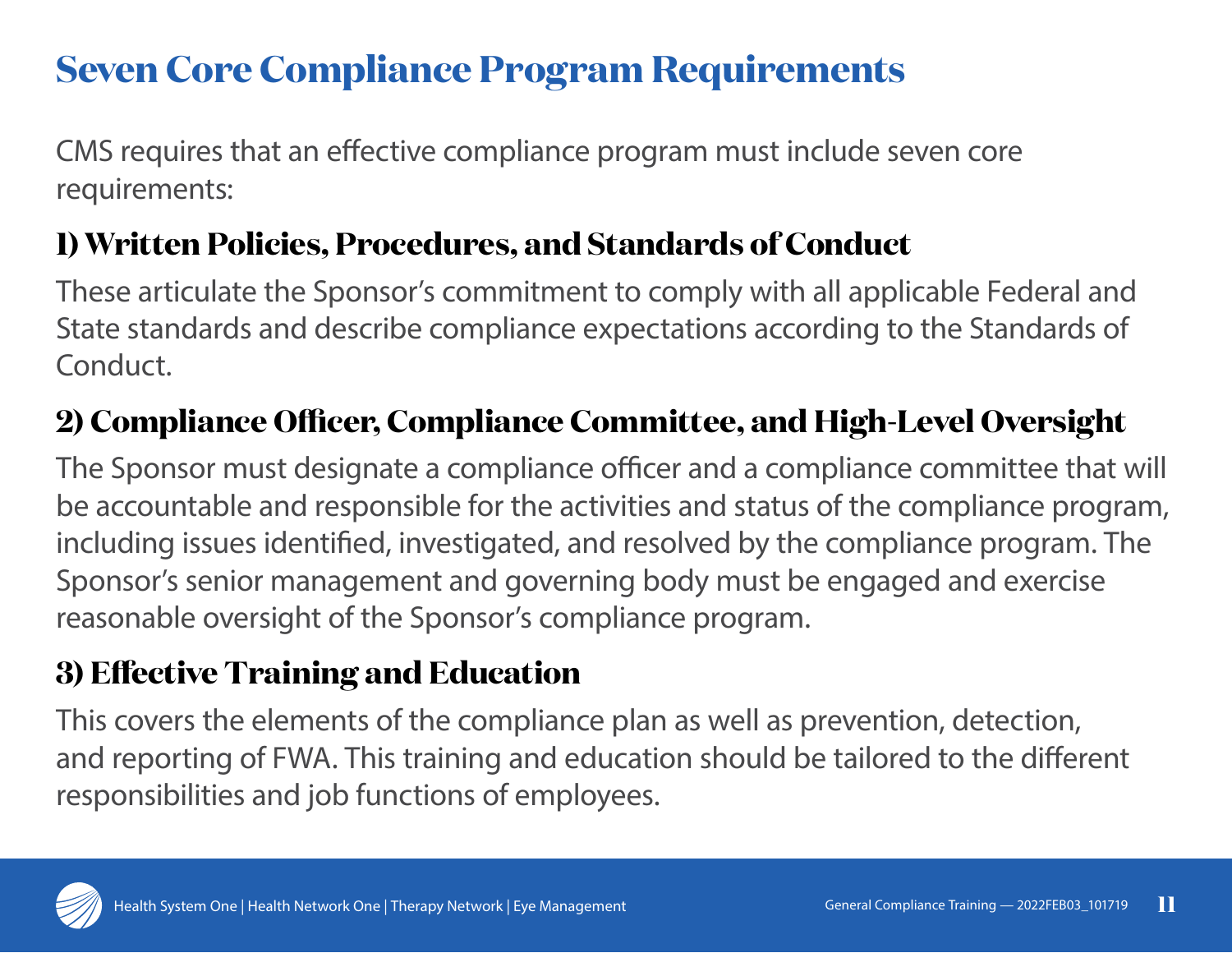# **Seven Core Compliance Program Requirements (cont)**

### **4) Effective Lines of Communication**

Effective lines of communication must be accessible to all, ensure confidentiality, and provide methods for anonymous and good-faith reporting of compliance issues at Sponsor and First-Tier, Downstream, or Related Entity (FDR) levels.

### **5) Well-Publicized Disciplinary Standards**

Sponsor must enforce standards through well-publicized disciplinary guidelines.

#### **6) Effective System for Routine Monitoring, Auditing, and Identifying Compliance Risks**

Conduct routine monitoring and auditing of Sponsor's and FDR's operations to evaluate compliance with CMS requirements as well as the overall effectiveness of the compliance program.

NOTE: Sponsors must ensure that FDRs performing delegated administrative or health care service functions concerning the Sponsor's Medicare Parts C and D program comply with Medicare Program requirements.

### **7) Procedures and System for Prompt Response to Compliance Issues**

The Sponsor must use effective measures to respond promptly to non-compliance and undertake appropriate corrective action.

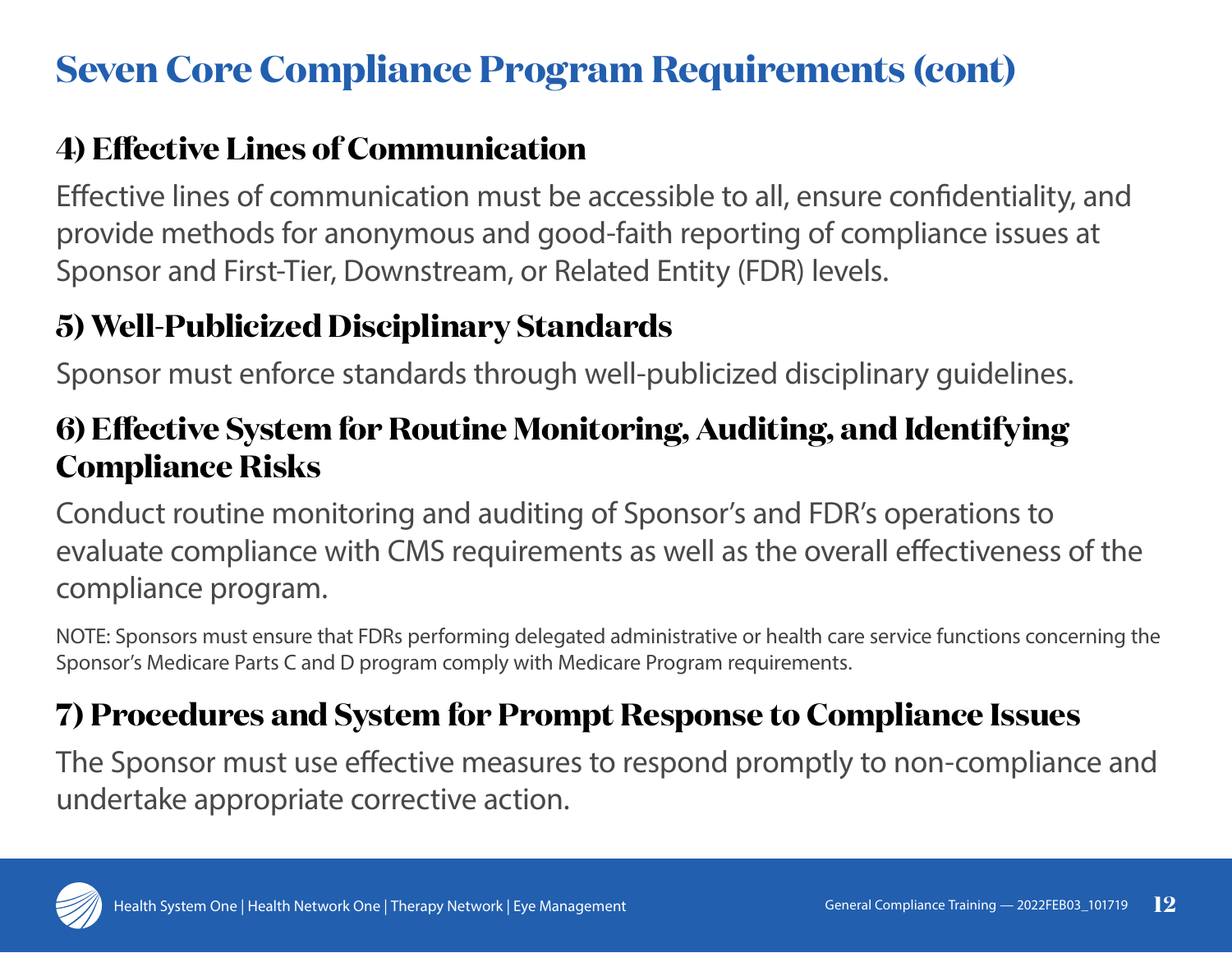# **Code of Conduct & Ethics**

- The next few slides will describe our Organization's Code of Conduct & Ethics
- Information on how to report non-compliance is also described in these slides for your reference

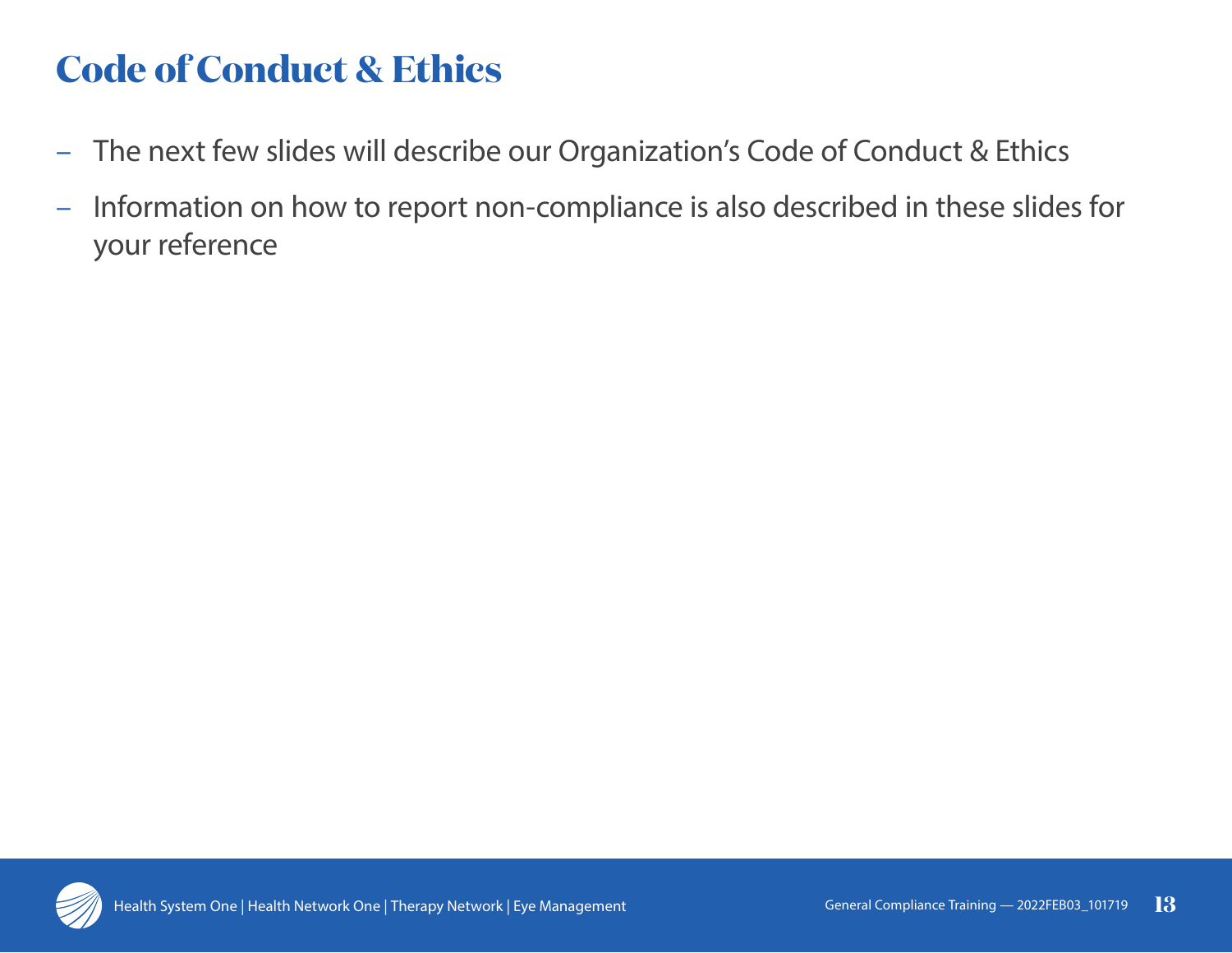### **Ethics – How Do You Know, What is Expected of You?**

As part of the Medicare Program, you must conduct yourself in an ethical and legal manner. It's about doing the right thing!

- **Act** fairly and honestly;
- **Adhere** to high ethical standards in all you do;
- **Comply** with all applicable laws, regulations, and CMS requirements; and
- **Report** suspected violations.

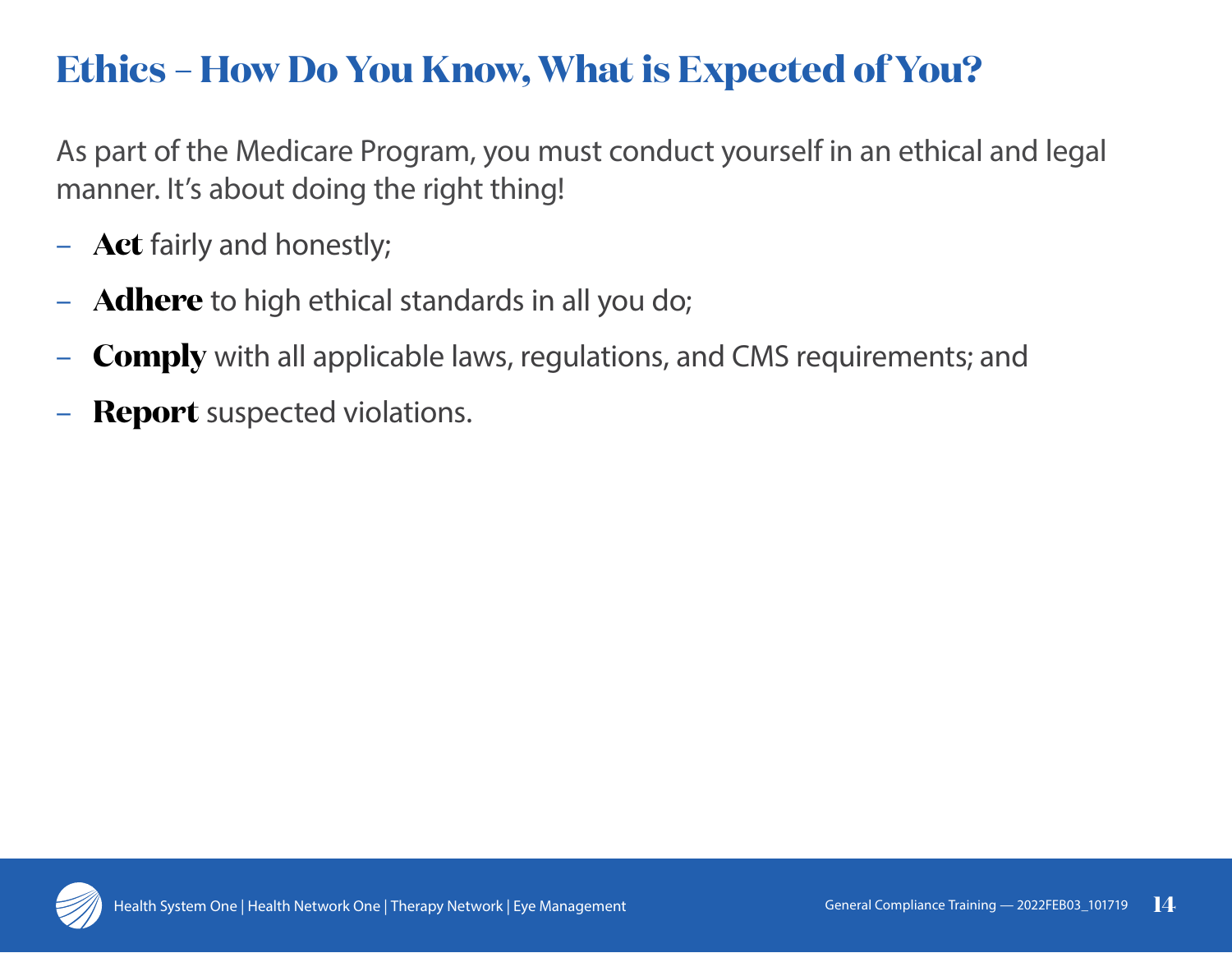# **Ethics** — **How Do You Know, What is Expected of You? (cont)**

- **Everyone has a responsibility to report violations** of Standards of Conduct and suspected non-compliance.
- An organization's Standards of Conduct and Policies and Procedures should identify this obligation and tell you how to report suspected non-compliance.
- Our Organization guarantees your confidentiality/anonimaty;

#### – **Guarantees non-retaliation and non-intimidation**

- The reported identity will not be disclosed unless it is necessary for an investigation or where disclosure is required by law through a subpoena or court order.
- If you are concerned that the Organization or any of our employees violated the company's Code of Conduct and Ethics, you **MUST** report it through any means you find more comfortable.

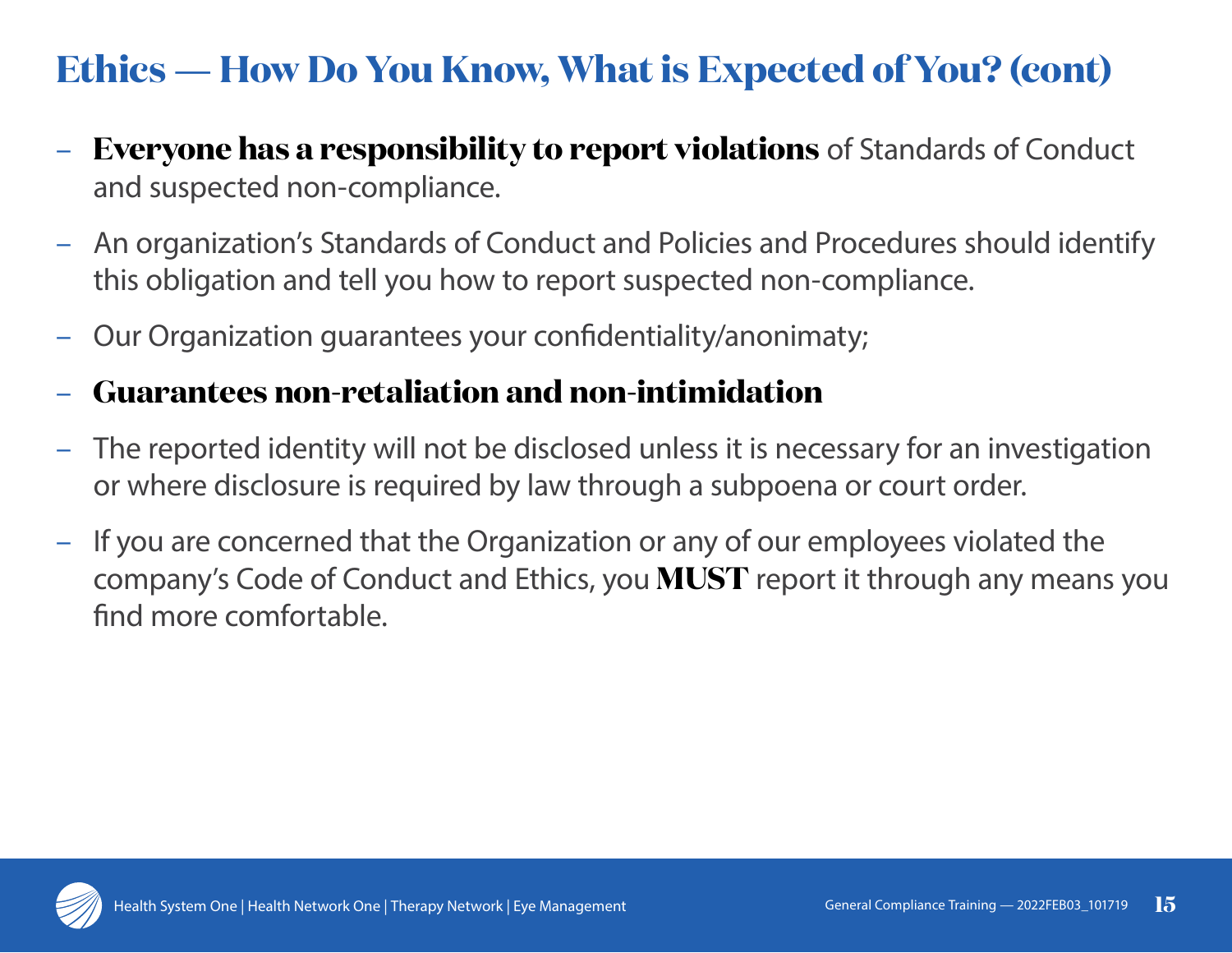# **Code of Conduct & Ethics**

#### **What is the Code of Conduct?**

– The code of conduct is a document developed by the Compliance and Human Resources Department. It is based on laws, rules and regulations (State and Federal) that apply to our operations. They also state compliance expectations and the principles and values by which an organization operates.

#### **What makes it so important?**

- It establishes the principles and institutional standards that are implemented through specific policies and procedures, or instructions given by authorized management members.
- It establishes compliance expectations and the basic principles that should govern all HS1 activities.

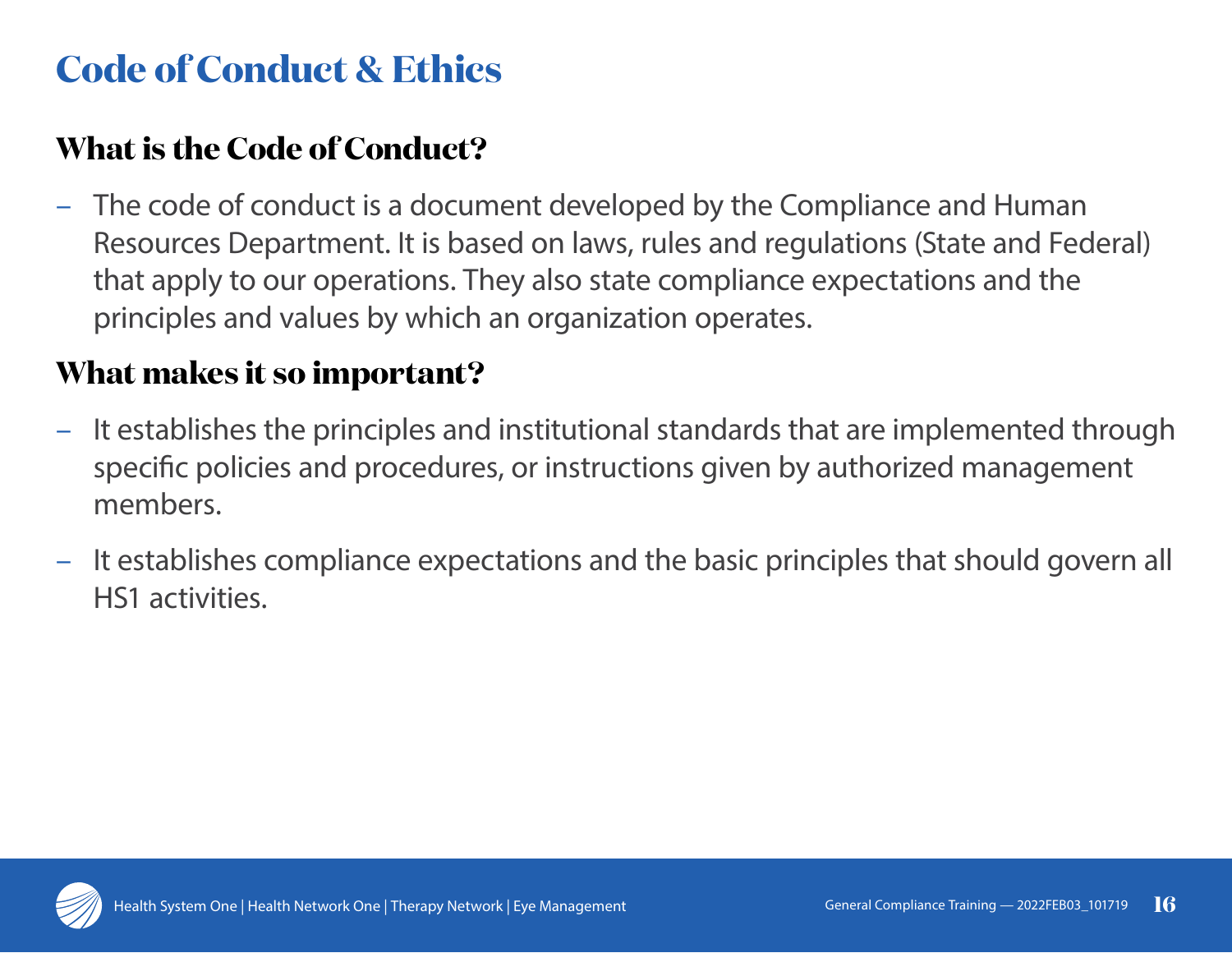# **Code of Conduct & Ethics** — **Workplace Conduct**

### **Workplace Conduct**

- Equal Employment
- Freedom from Harassment of any kind
- Safe and Productive Work Environment
- Respect of each other's individuality and diversity

#### **Behavior when representing the company outside the Workplace**

- Professional and courteous
- Prepared and knowledgeable of organization's business objectives

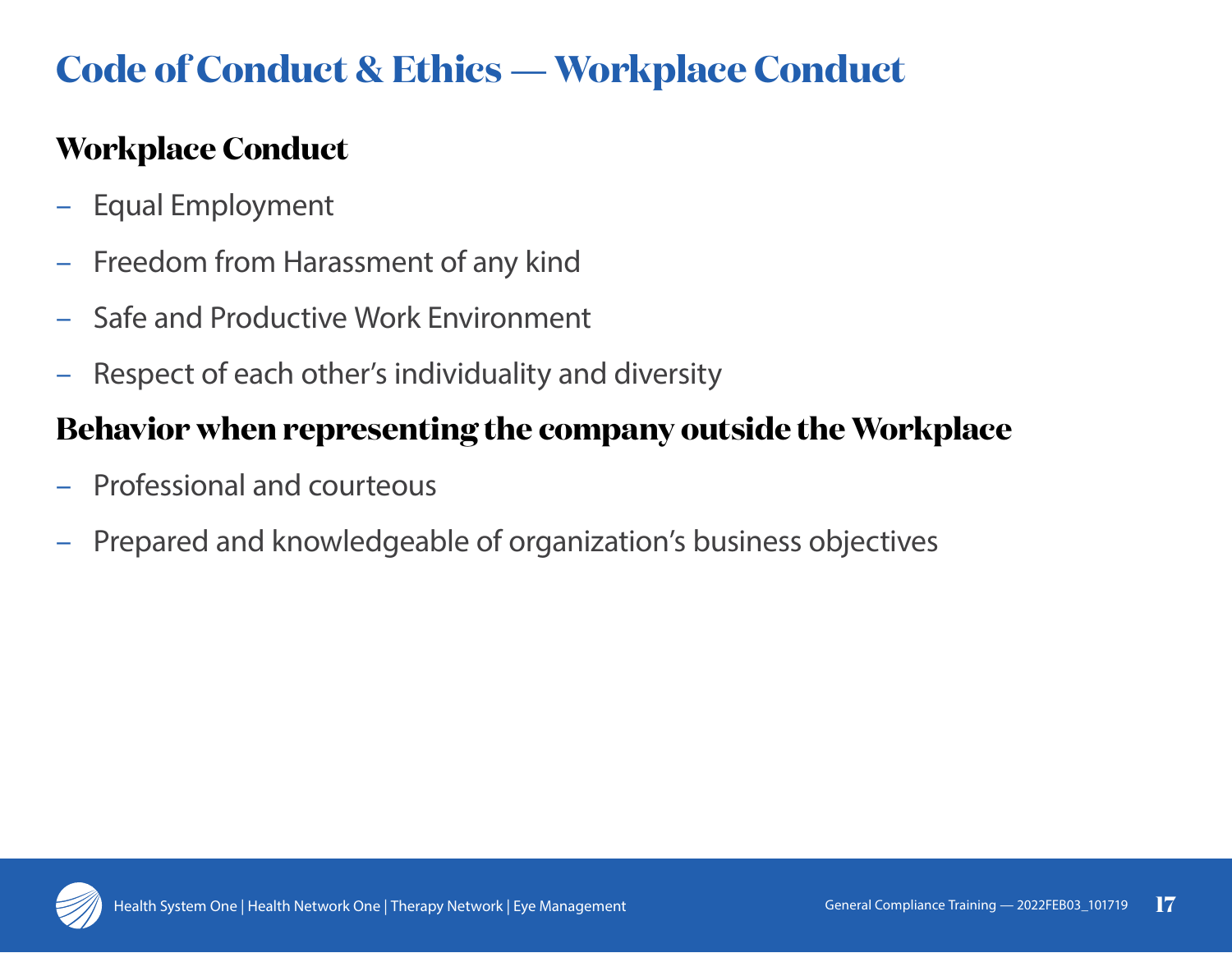# **Code of Conduct & Ethics – Conflict of Interests**

#### **What is a conflict of interest?**

- A conflict of interest exists when a healthcare professional with responsibility to others is influenced (consciously or unconsciously) by financial, personal or other factors which involve self-interest.
- The influences may be attributed to:
	- Activities and relationships beyond the organization
	- Entertainment, gifts and gratuities

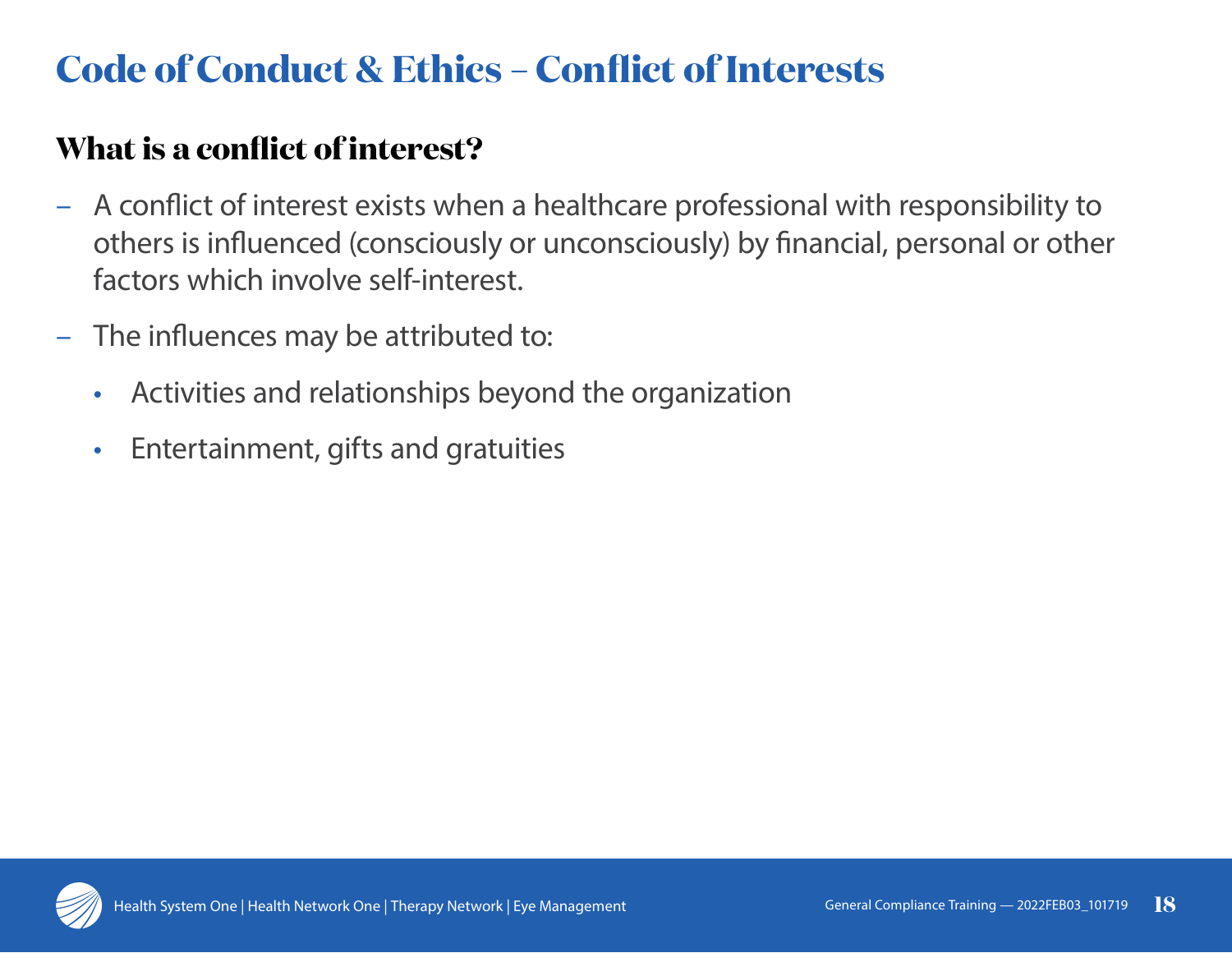# **Code of Conduct & Ethics – Company Property**

#### **You are expected to:**

- **Avoid** situations where your ability to effectively carry out your job responsibilities could be compromised. For example:
- Obtaining a secondary employment with competitors or any company seeking to have a business relationship with HS1.
- Obtaining or releasing confidential information or data concerning HS1 or its operations without proper authorization
- **If a situation cannot be avoided, immediately report** any suspected/potential conflict of interest to your supervisor.

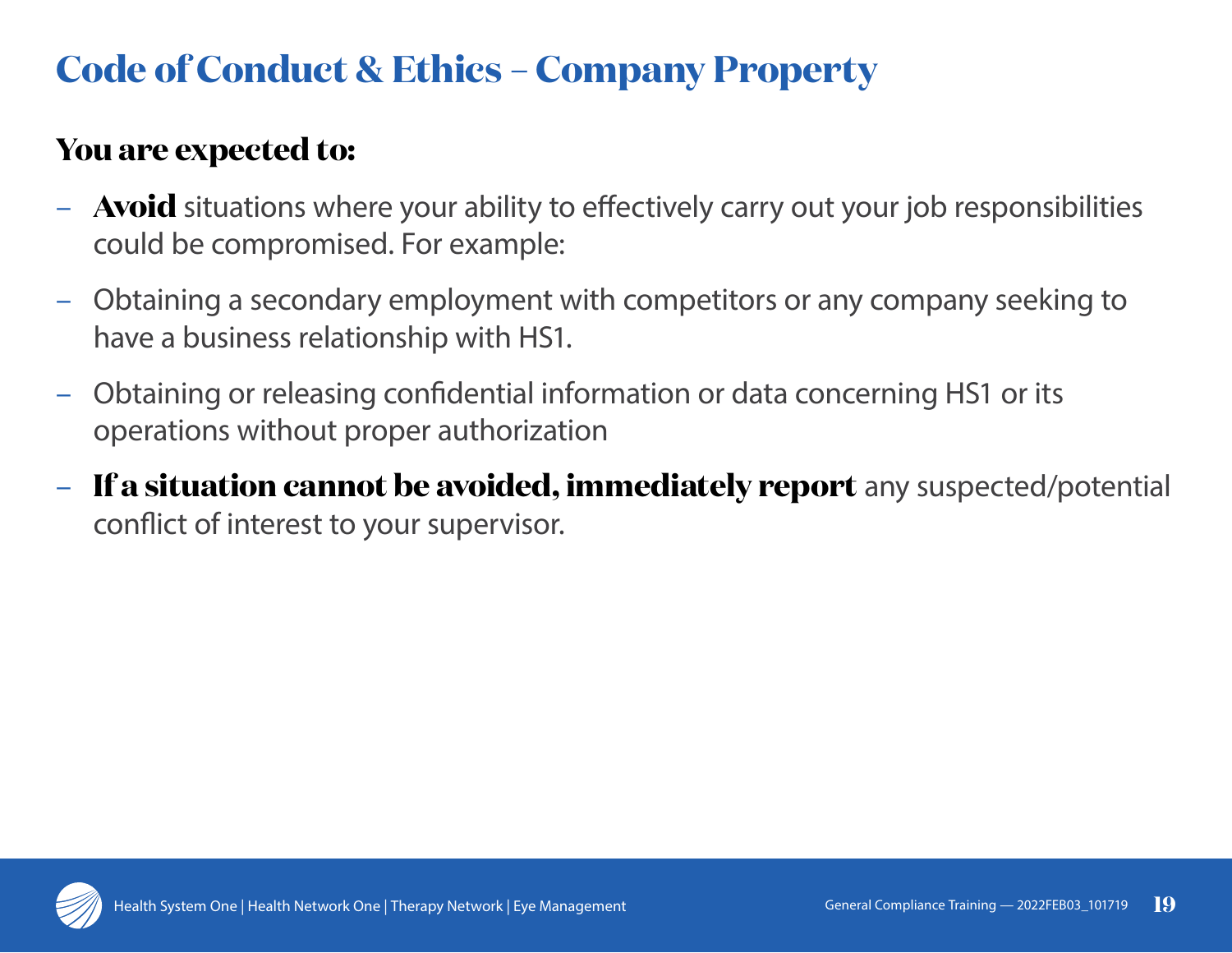### **What is Non-Compliance?**

Non-compliance is conduct that does not conform to the law, Federal health care program requirements, or an organization's ethical and business policies. CMS has identified the following Medicare Parts C and D high risk areas:

- Agent/broker misrepresentation;
- Appeals and grievance review (for example, coverage and organization determinations);
- Beneficiary notices;
- Conflicts of interest;
- Claims processing;
- Credentialing and provider networks;
- Documentation and Timeliness requirements;
- Ethics;
- FDR oversight and monitoring;
- Health Insurance Portability and Accountability Act (HIPAA);
- Marketing and enrollment;
- Pharmacy, formulary, and benefit administration; and
- Quality of care.



For more information, refer to the Compliance Program Guidelines in the "Medicare Prescription Drug Benefit Manual" and "Medicare Managed Care Manual" on the CMS website.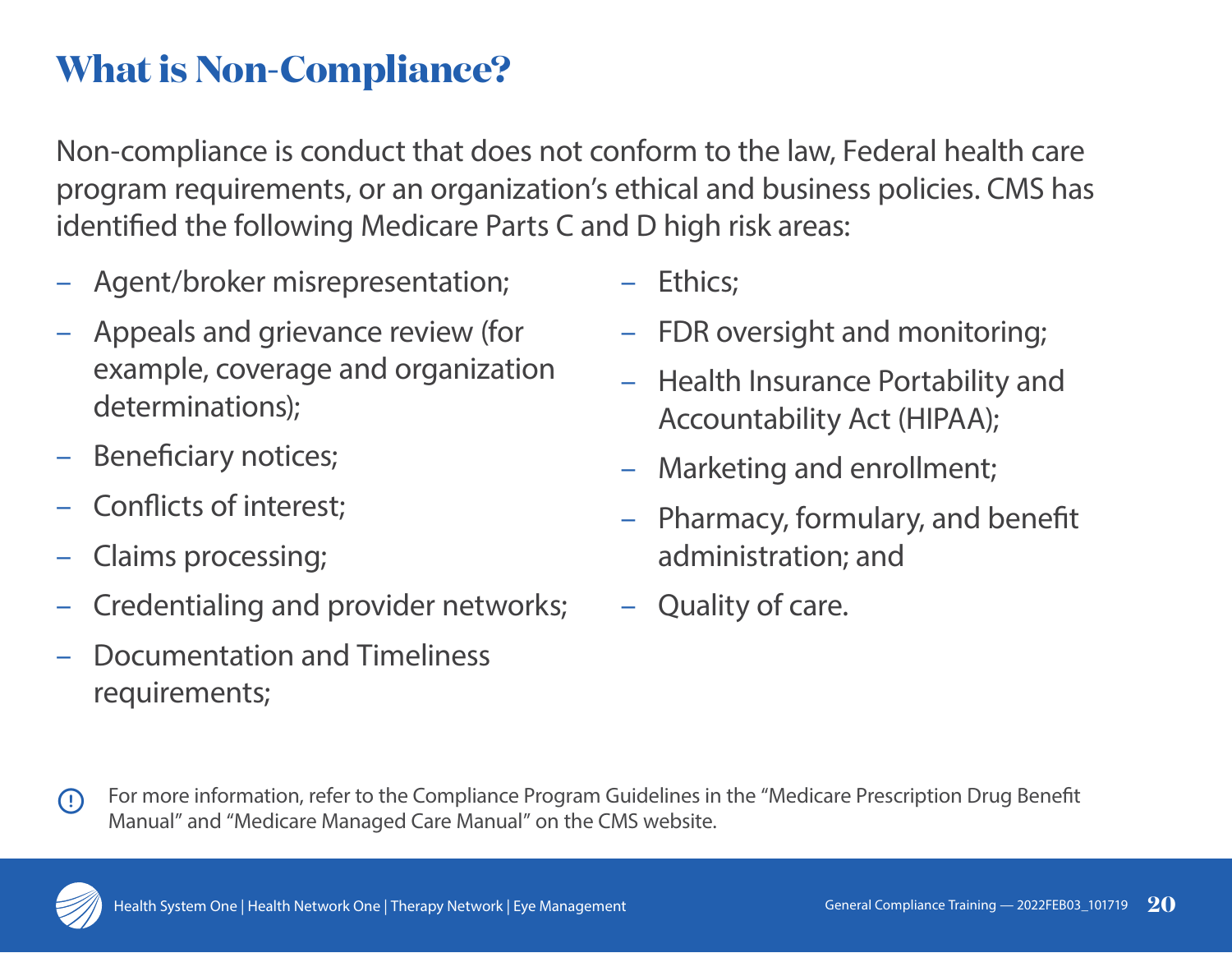### **Know the Consequences of Non-Compliance**

#### **Failure to follow Medicare Program requirements and CMS guidance can lead to serious consequences including:**

- Contract termination;
- Criminal penalties;
- Exclusion from participation in all Federal health care programs; or
- Civil monetary penalties.

#### **Additionally, your organization must have disciplinary standards for noncompliant behavior. Those who engage in non-compliant behavior may be subject to any of the following:**

- Mandatory training or re-training;
- Disciplinary action; or
- Termination.

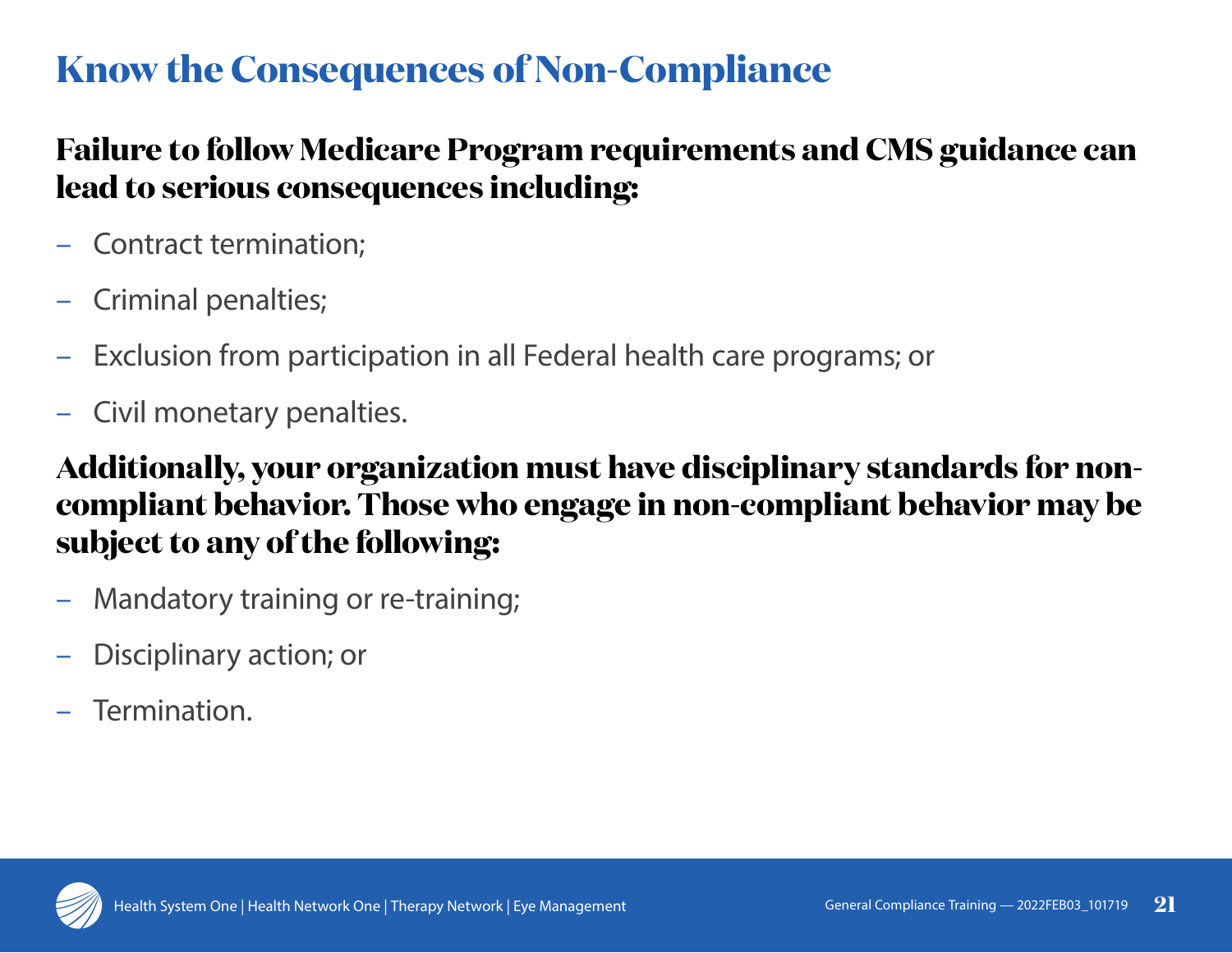# **Know the Consequences of Non-Compliance**

### **If an employee is found non-compliant:**

- The Compliance Officer of the Organization is notified
- Appropriate action will be taken:
	- Mandatory re-training required by law;
	- Based on the incident's severity:
		- + Disciplinary action
		- + Termination
- Federal authorities may be notified for potential criminal prosecution.

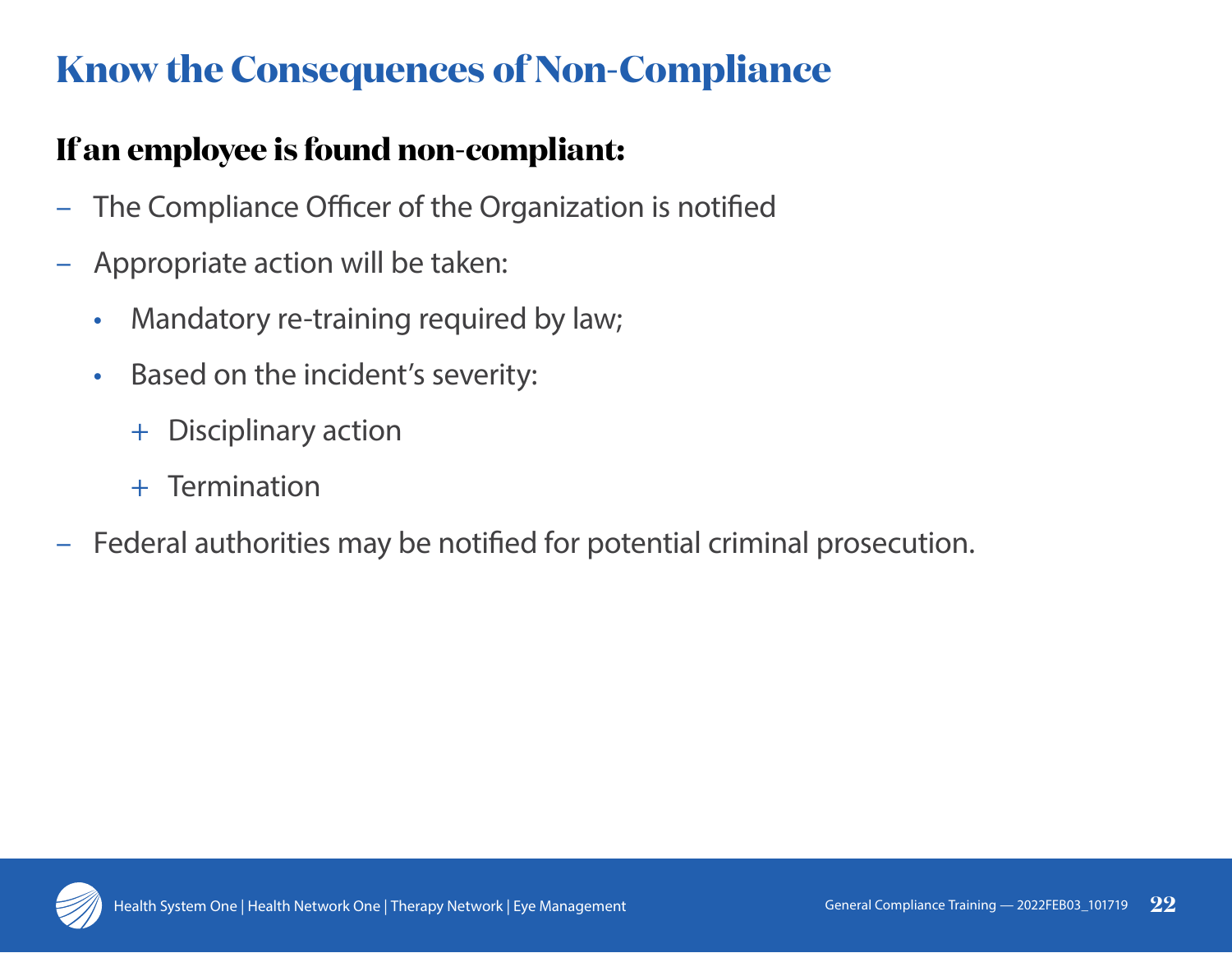# **Non-Compliance Affects Everybody**

Without programs to prevent, detect, and correct non-compliance, we all risk:

### **Harm to beneficiaries, such as:**

- Delayed services
- Denial of benefits
- Difficulty in using providers of choice
- Other hurdles to care

#### **Less money for everyone, due to:**

- High insurance copayments
- Higher premiums
- Lower benefits for individuals and employers
- Lower Star ratings
- Lower profits

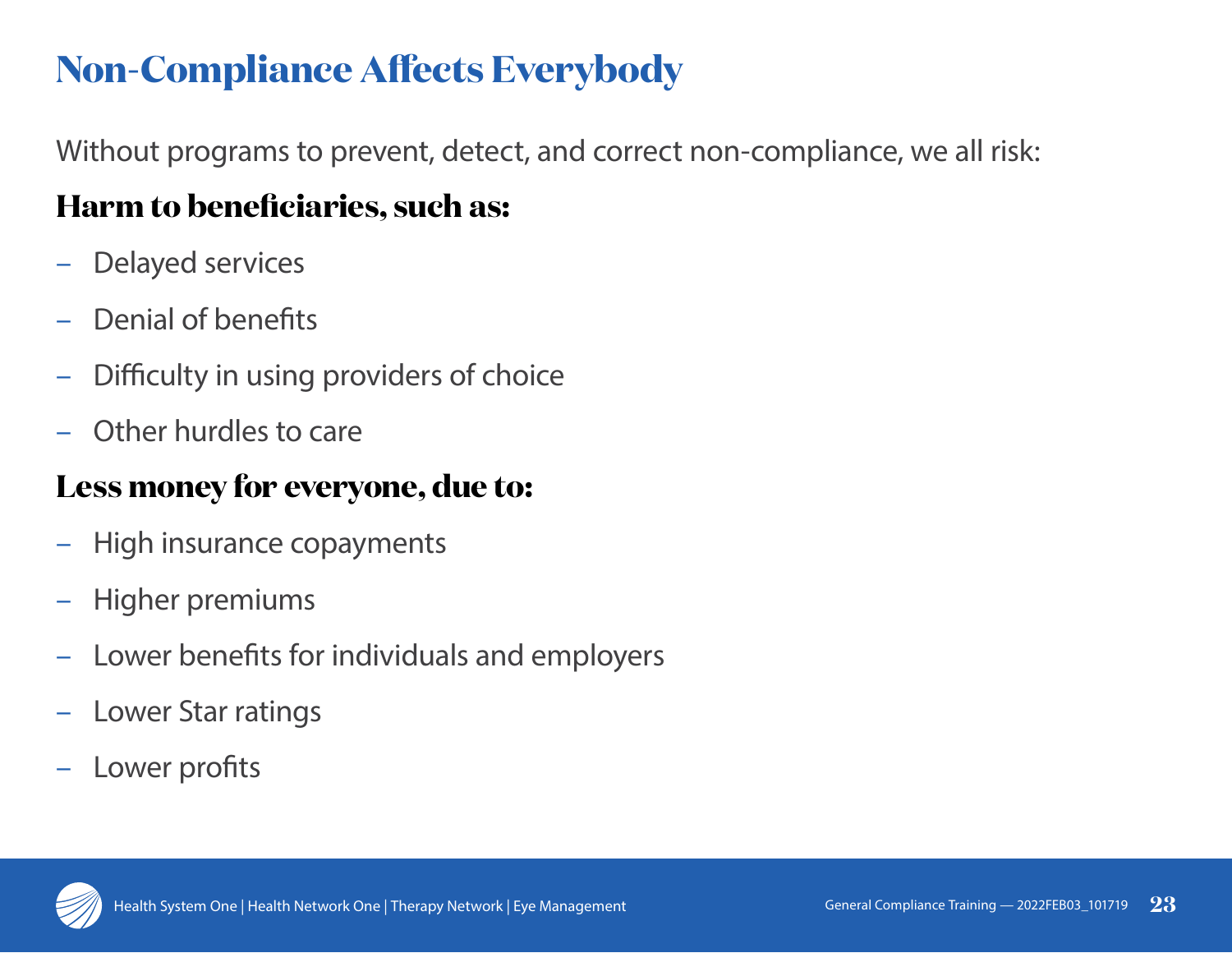# **How do I Report Non-Compliance?**

### **You can report directly:**

- In person to the Compliance Officer or;
- **By calling the organization's hotline at (866) 321-5550.** (Talk to someone during business hours OR you can leave a message at any time.)
- Talk to your Manager/Supervisor, HR or to the Compliance Officer;
- Contact the applicable Health Plan's Compliance Hotline;
- Contact Medicare, if applicable **(800) MEDICARE**;
- If Medicaid, Contact the State's Attorney General Office;
- Contact the Office of Inspector General at **(800) HHS-TIPS**.

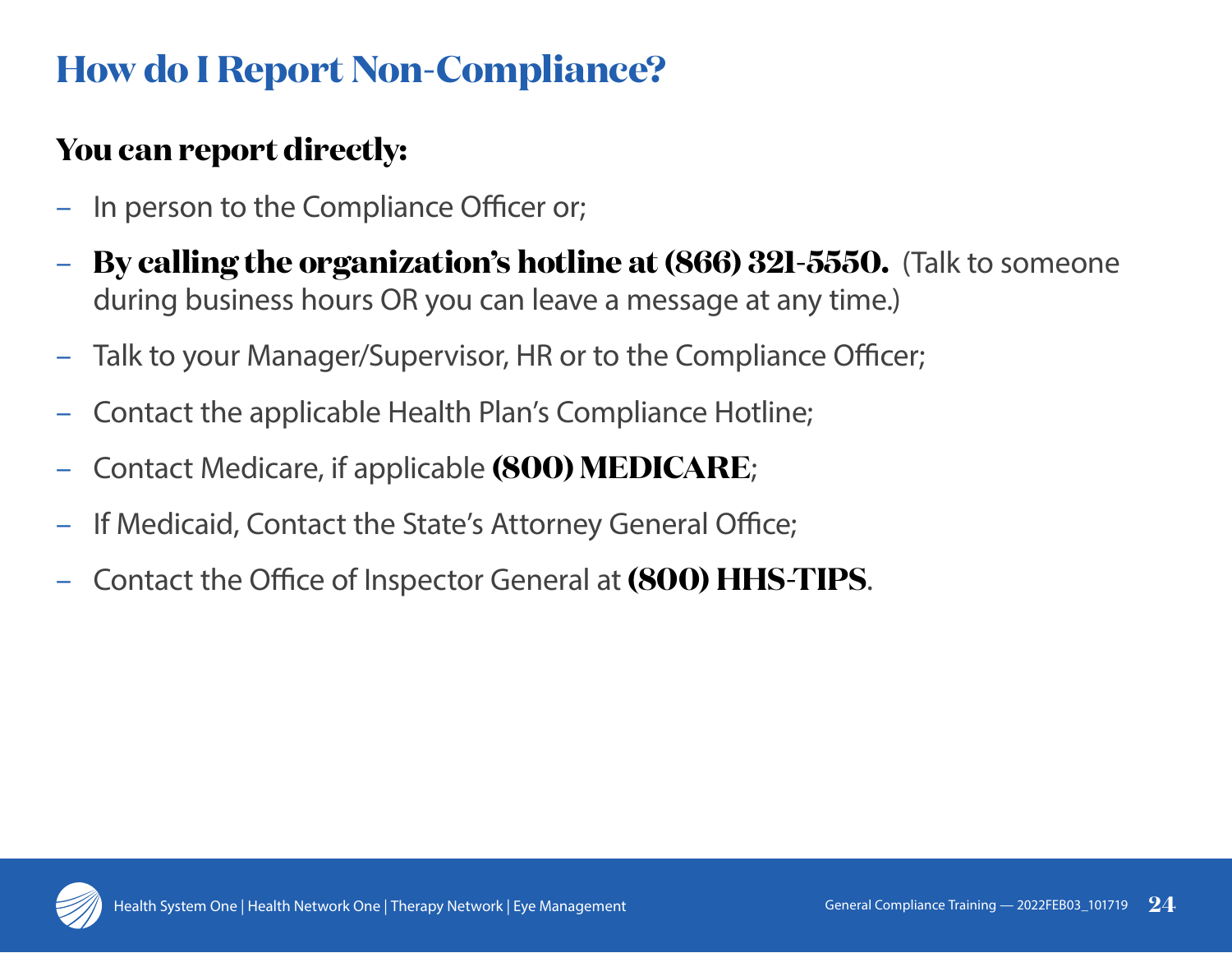### **Important Contact Information Of Our Organization**

### **Organization Compliance Hotline: (866) 321-5550 (Toll-Free)**

You can also file an anonymous report, if you want.

#### **Mail your report to:**

Marjorie Dorcely 2001 South Andrews Avenue Fort Lauderdale, Florida 33316

#### **Fax your report to:**

Attention: Marjorie Dorcely (866) 276-3667 This is a dedicated Compliance line

#### **Email your report:**

Compliance@healthsystemone.com

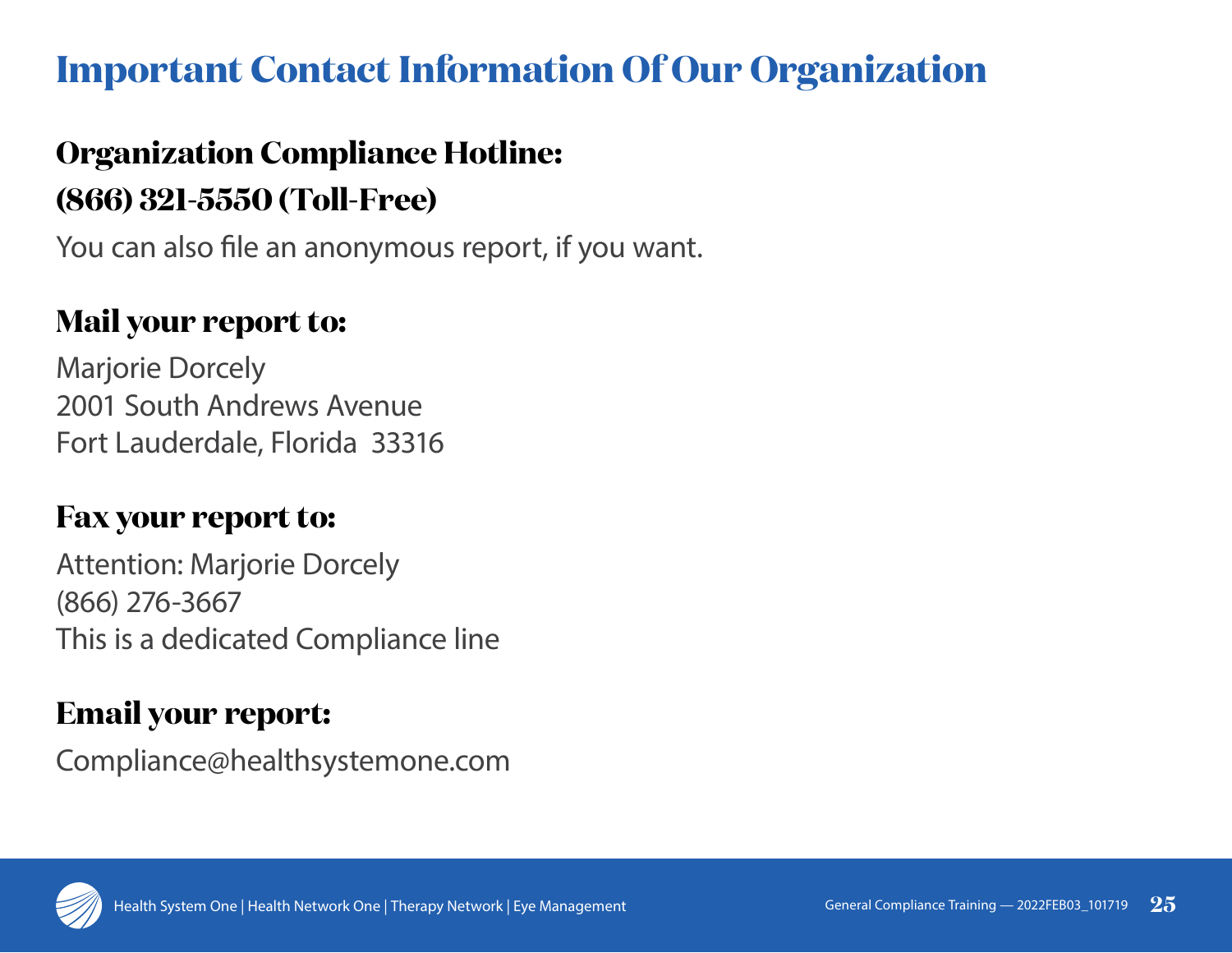# **What Happens After Non-Compliance is Detected?**

- **After non-compliance is detected, it must be investigated immediately and promptly corrected.**
- **However, internal monitoring should continue to ensure:**
	- There is no recurrence of the same non-compliance;
	- Ongoing compliance with CMS requirements;
	- Efficient and effective internal controls; and
	- Enrollees are protected.

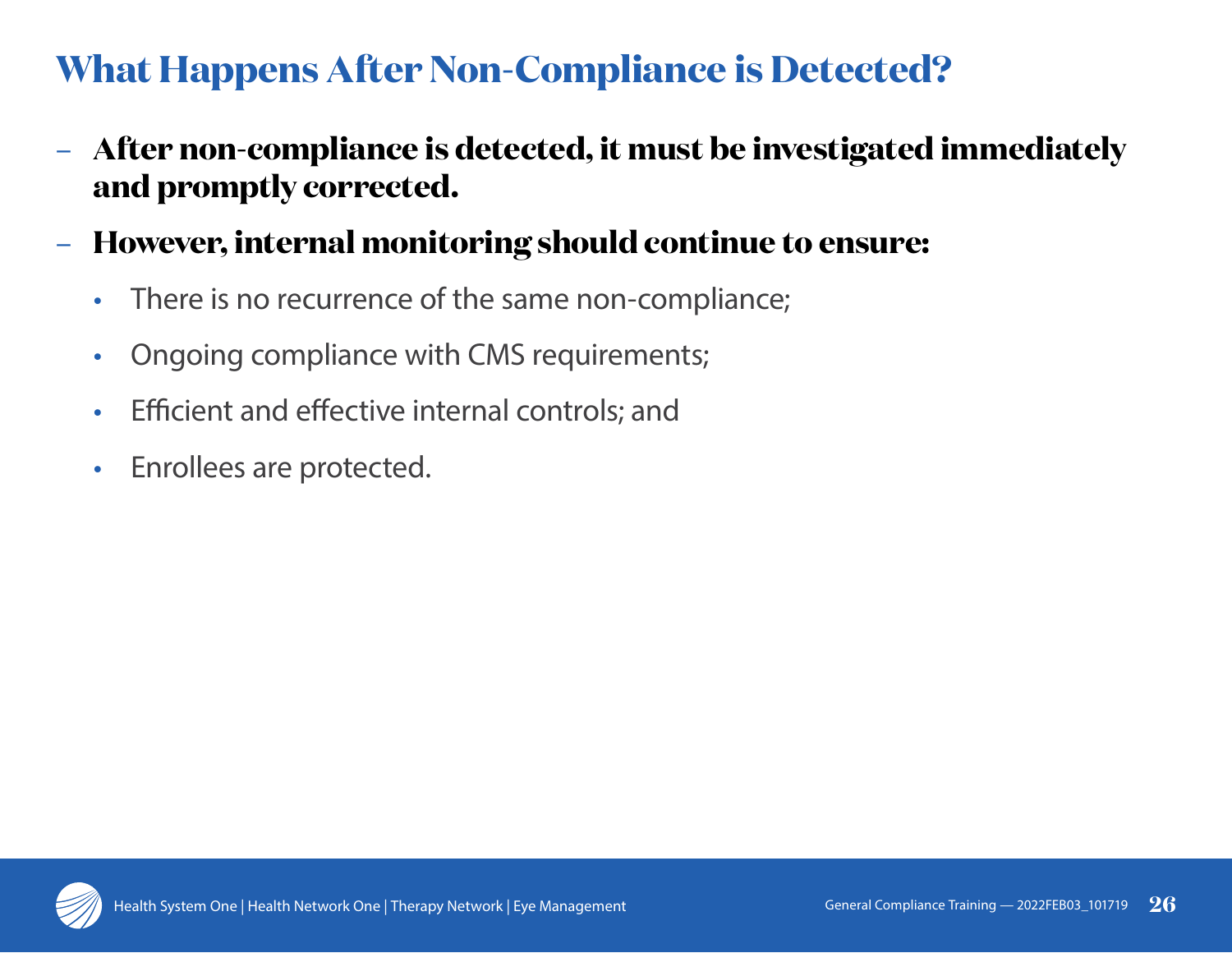### **Key Points to Remember**

- Compliance is **everyone's** responsibility!
- The Centers for Medicare & Medicaid Services (CMS) requires Sponsors to implement and maintain an effective compliance program for its Medicare Parts C and D plans.
- A Compliance Plan has **seven (7)** key elements.
- Contents will vary for Standards of Conduct as they should be tailored to each individual organization's culture and business operations.
- Sponsors **may not retaliate against you** for making a good faith effort in reporting.
- HS1/HN1 prohibits retaliation and intimidation against anybody for making a goodfaith report of concerns about actual or potential wrongdoing
- Once a corrective action has been put in place, **ongoing monitoring is required**.

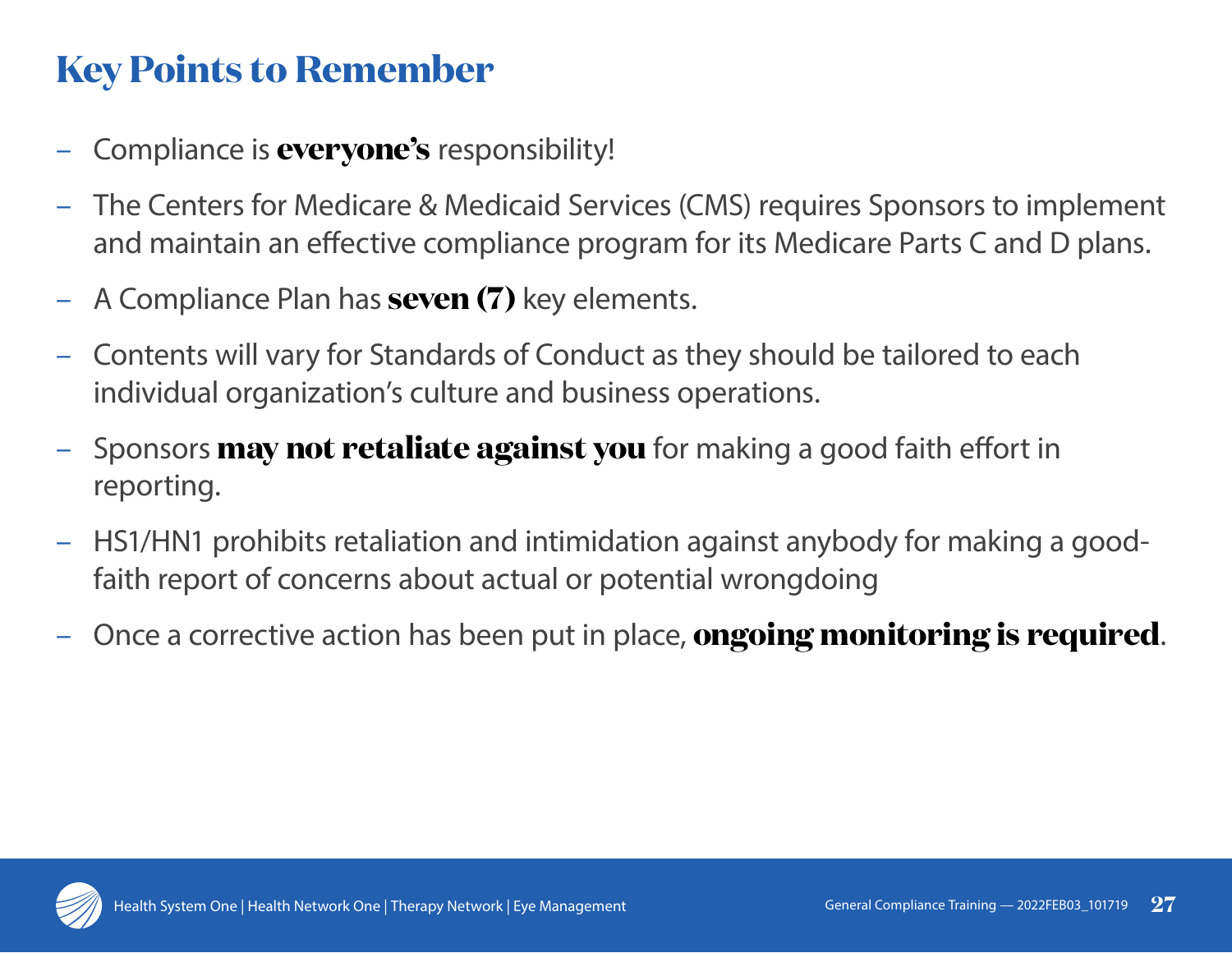### **Key Points to Remember**

- Use the STAR method: **S**top, **T**hink & **A**ct **R**esponsibly to work through tough decisions.
- **If you know an action is wrong, DON'T DO IT!**
- Discuss all issues
	- First with your Supervisor
		- + If not resolved, bring to the next level of management OR
		- + Forward to Compliance
	- **Bottom Line: SPEAK UP!**
- Non-Retaliation Policy



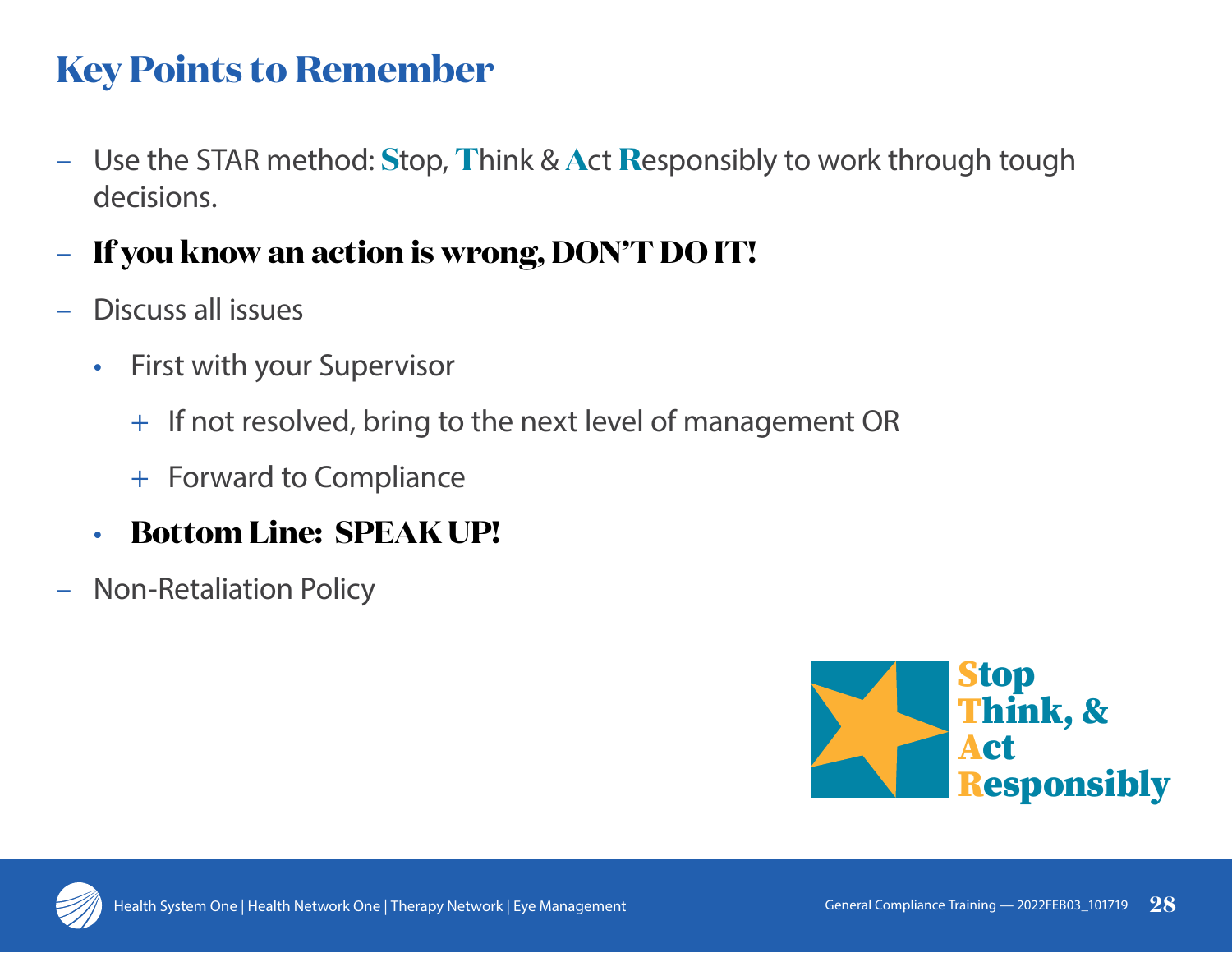# **Compliance is Everyone's Responsibility!**

- **Prevent:** Operate within your organization's ethical expectations to prevent noncompliance!
- **Detect & Report:** If you detect potential non-compliance, report it!
- **Correct:** Correct non-compliance to protect beneficiaries and save money!